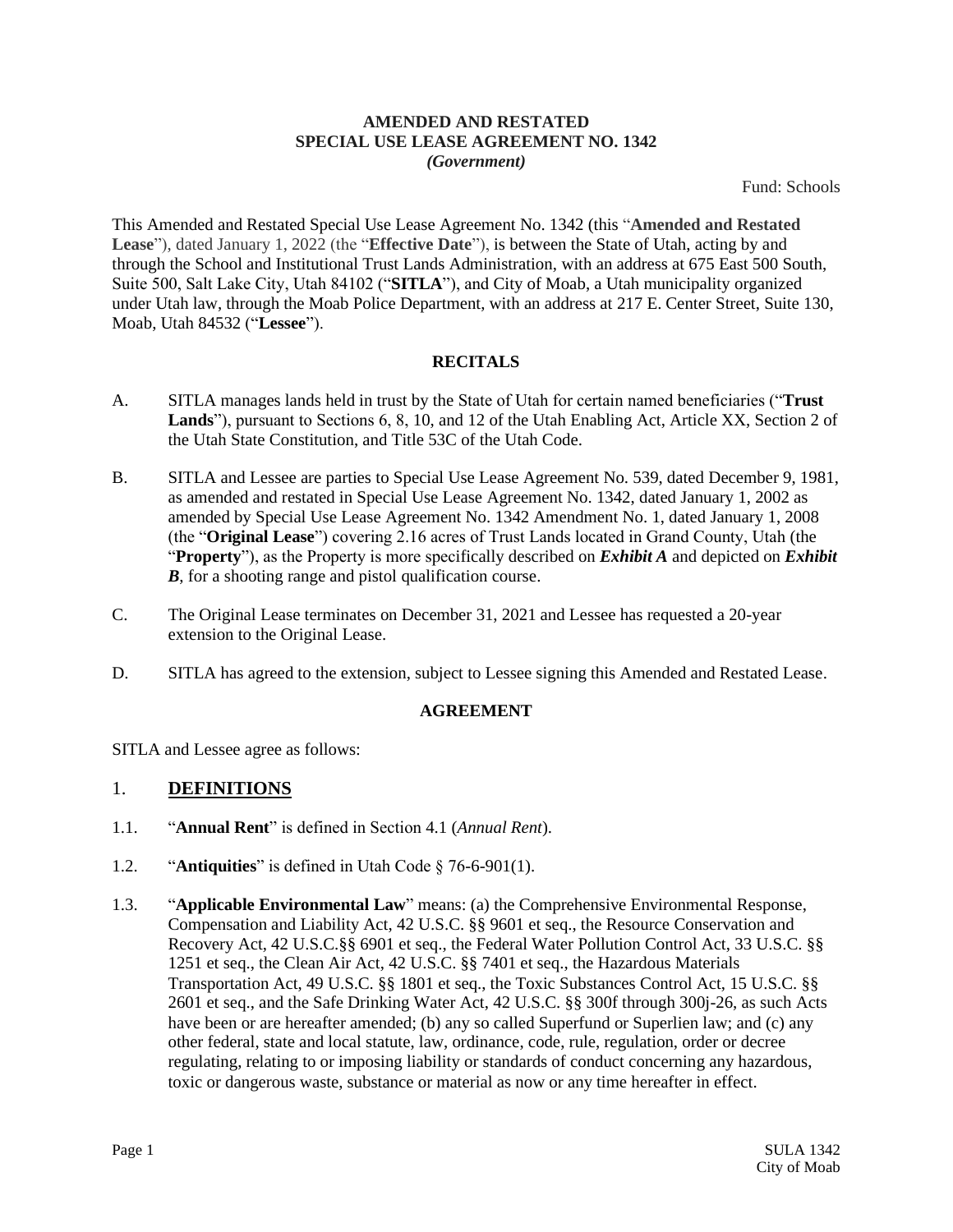- 1.4. "**Applicable Law**" means Applicable Environmental Law and any other federal, state, or local statute, regulation, ordinance, rule, order, or judicial decree applicable to this Amended and Restated Lease, Property, the Project, Lessee, or Lessee's activities under this Amended and Restated Lease.
- 1.5. "**Best Lead Management Practices Guide**" means Best Management Practices for Lead at Outdoor Shooting Ranges, published by the United States Environmental Protection Agency, EPA-902-B-01-001, Revised June 2005, Region 5, found at [https://www.epa.gov/sites/default/files/documents/epa\\_bmp.pdf,](https://www.epa.gov/sites/default/files/documents/epa_bmp.pdf) and any updates or replacements.
- 1.6. "**CPI Index**" means the Consumer Price Index, published by the U.S. Bureau of Labor Statistics, All Urban Consumers, Western Region Average, All Items (1982-84 = 100), or if the CPI Index is no longer published, a substitute index published by a governmental agency and comparable to the CPI Index.
- 1.7. "**Condemning Authority**" is defined in Section [15.1](#page-18-0) (*Eminent Domain; Cancellation*).
- 1.8. "**Critical Paleontological Resources**" is defined in Utah Code § 79-3-102(4).
- 1.9. "**Cultural Resources**" is defined in Utah Administrative Code R850-1-200(8).
- 1.10. "**Cultural Resource Survey**" is defined in Utah Administrative Code R850-1-200(9).
- 1.11. "**Default Rate**" means 8% per annum.
- 1.12. "**Effective Date**" is defined in the introductory paragraph.
- 1.13. "**Execution Date**" means the date on which the last party signs this Amended and Restated Lease.
- 1.14. "**Event of Default**" is defined in Section [13.1](#page-14-0) (*Events of Default of Lessee*).
- 1.15. "**Financial Guaranty**" means a surety bond, letter of credit, certificate of deposit, cash deposit, or other financial security, as required in Section [7.6\(a\)](#page-9-0) (*Financial Guaranty Required*).
- 1.16. "**Force Majeure**" is defined in Section [14.7](#page-17-0) (*Force Majeure*).
- 1.17. "**Governmental Approvals**" means certificates, permits, zoning changes or variances, easements, rights of way, and other federal, state, or local authorizations that are required by any Governmental Authorities or under any Applicable Law.
- 1.18. "**Governmental Authorities**" means federal, state, or local government, agencies or other authority having jurisdiction over this Amended and Restated Lease, the Property, the Project, Lessee, or Lessee's activities under this Amended and Restated Lease.
- 1.19. "**Hazardous Substance**" means any hazardous or toxic substance, material, or waste that is or becomes regulated by any local governmental authority, the State of Utah, or the United States Government, including, without limitation: (i) any substance, chemical or waste that is or may be listed or defined as hazardous, toxic or dangerous under Applicable Environmental Law; (ii) any other chemical, material or substance, exposure to which is prohibited, limited or regulated by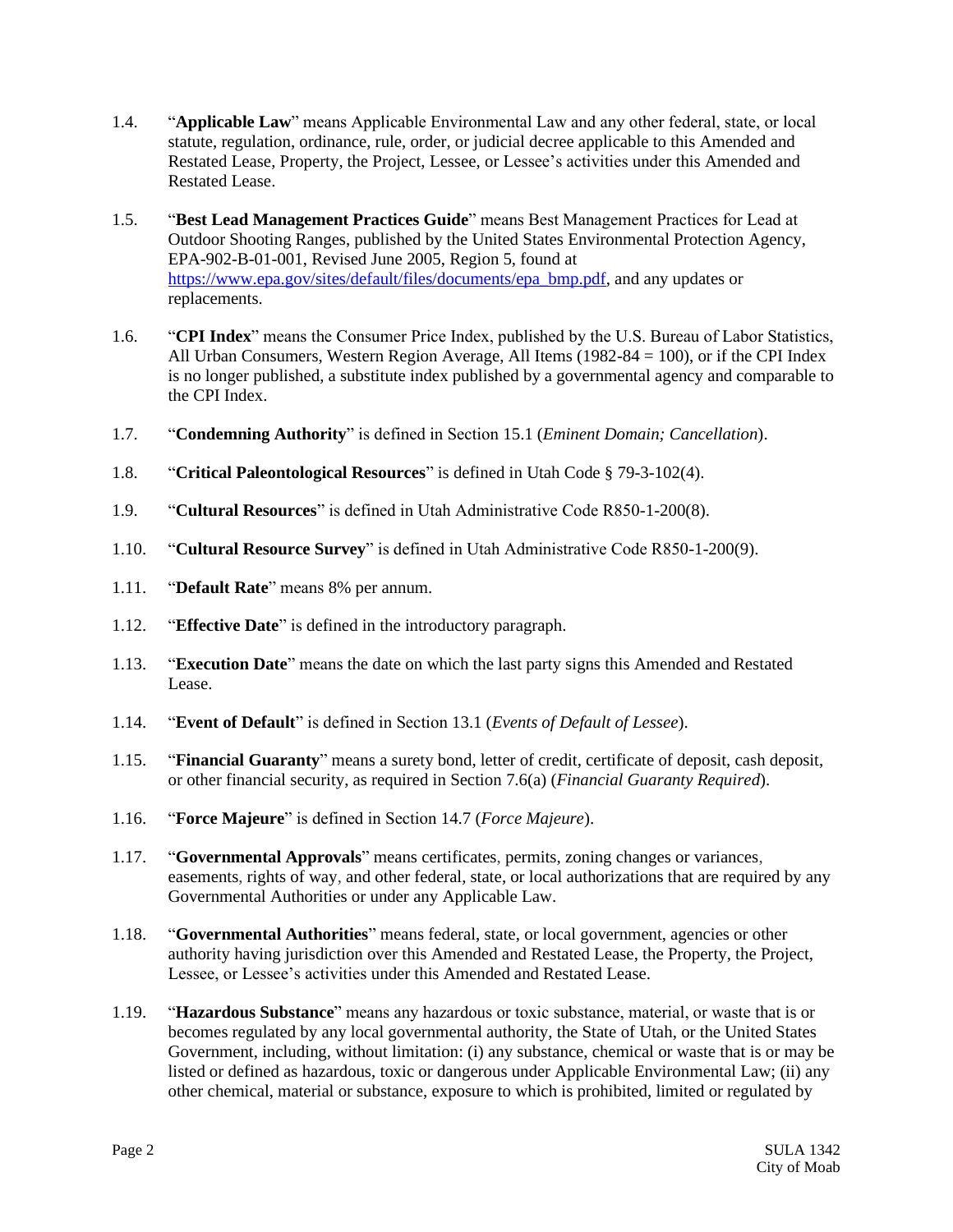any federal, state, or local Governmental Authority pursuant to Applicable Law and which could pose a hazard to the health and safety of occupants or users of the Property or any part of the Property, any adjoining property or cause damage to the environment; (iii) any petroleum products; (iv) PCB's; (v) leaded paint; and (vi) asbestos.

- 1.20. "**Historic Properties**" is defined in Utah Code § 9-8-302(10).
- 1.21. "**Indemnified Parties**" means the State of Utah, its affiliates, agencies, directors, officers, employees, agents, consultants, advisors, and other representatives, and their heirs, executors, successors and assignees. For clarity, Indemnified Parties includes SITLA, its Board of Trustees, beneficiaries, directors, officers, employees, agents, consultants, advisors, and other representatives, and their heirs, executors, successors and assignees.
- 1.22. "**Litigation Expense**" means any reasonable out-of-pocket expense incurred in defending a Third-Party Claim or in any related investigation or negotiation, including court-filing fees, court costs, arbitration fees, witness fees, and attorneys' and other professionals' fees and disbursements.
- 1.23. "**Lead Management Plan**" is defined in Section [7.1\(b\)](#page-7-0) (*Lead Management Plan*).
- 1.24. "**Losses**" means any amount suffered as a result of, awarded in, or paid in settlement of, any judicial, administrative, or arbitration action, suit, claim, investigation, or proceeding, including any threatened claim or demand, whether brought by a non-party or by one party against the other, or any amount suffered by an Indemnified Party.
- 1.25. "**Mineral Estate**" means oil, natural gas, coal, geothermal resources, metalliferous minerals, sand, gravel, and other common varieties, and any other minerals that are on, in, or under the Property.
- 1.26. "**Notice**" is defined in Section [16.1](#page-18-1) (*Notices*).
- 1.27. "**Original Lease**" is defined in the Recitals.
- 1.28. "**Original Lease Date**" means December 9, 1981.
- 1.29. "**Project**" is defined in Section [2.1](#page-3-0) (*Grant of Lease*).
- 1.30. "**Reclamation Plan**" is defined in Section [7.4\(a\)](#page-8-0) (*Delivery of Reclamation Plan to SITLA*).
- 1.31. "**Remains**" is defined in Utah Code § 9-9-402(12).
- 1.32. "**Remedial Work**" means any investigation or monitoring of site conditions or any clean up, remediation, response, removal, encapsulation, containment or restoration work required because of the presence of any Hazardous Substance on, in, or under the Property or any release or suspected release or threat of release of any Hazardous Substance in the air, soil, surface water, or ground water.
- 1.33. "**Site**" is defined, with respect to Archaeology in Utah Code § 9-8-302(17) and Utah Administrative Code R850-1-200(31), and with respect to Paleontological in Utah Code § 79-3- 102(14) and Utah Administrative Code R850-1-200(20).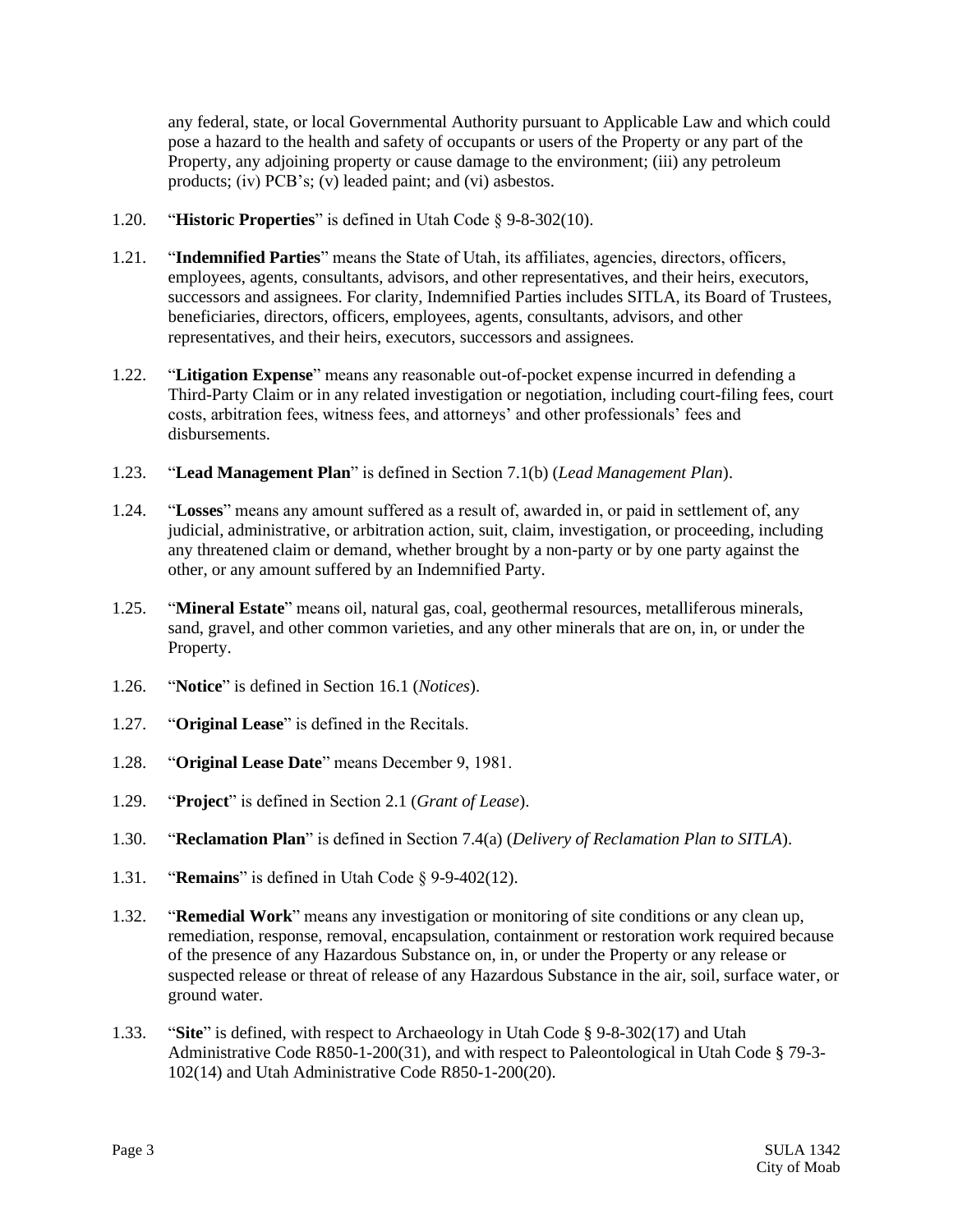- 1.34. "**Specimen**" is defined, with respect to Archaeology in Utah Code § 9-8-302(18) and Utah Administrative Code R850-1-200(33), and with respect to Paleontological in Utah Code § 79-3- 102(15).
- 1.35. "**Term**" is defined in Section [3.1](#page-4-0) (*Lease Term*).
- 1.36. "**Third-Party Claim**" means any judicial, administrative, or arbitration action, suit, claim, investigation, or proceeding, including any threatened claim or demand, brought by or on behalf of a non-party.

# 2. **LEASE OF PROPERTY**

- <span id="page-3-0"></span>2.1. Grant of Lease. SITLA hereby grants Lessee a lease on the Property for construction, operation, and maintenance of a shooting range and pistol qualification course for local, state, and federal law enforcement personnel (the "**Project**"). Lessee takes this Amended and Restated Lease subject to: (a) current taxes and assessments, reservations in patents and clear lists, all rights-ofway, easements, covenants, conditions, restrictions, obligations, liens, encumbrances, and liabilities of record as of the Execution Date; (b) all matters that an accurate survey or physical inspection of the Property would disclose; and (c) all zoning and building requirements and other governmental laws, rules, and regulations now or hereafter in effect, including without limitation all rules and regulations enacted by SITLA now or in the future with respect to use and management of Trust Lands. SITLA shall reasonably cooperate with and grant additional easements, rights-of-way, and similar rights to Lessee that: (y) are reasonably necessary to effectuate the construction, operation and maintenance of the Project; and (z) comply with SITLA's applicable rules, regulations, and fee schedules for such easements and rights-of-way.
- 2.2. Permitted Uses. Lessee may use the Property for all purposes reasonably necessary and useful for the regulation, management, and oversight of the Project, including without limitation, constructing and maintaining shooting lanes, berms, and shot fall zones and installing and maintaining signage, fences, and gates, if needed. Lessee may permit other law enforcement agencies to use the Property for shooting range purposes consistent with all other term of this Amended and Restated Lease. Lessee may not use the Property for any other purposes and may not create a public or private nuisance, on or from the Property. Lessee may not commit any waste of the Property.
- 2.3. No Warranty of Title. SITLA hereby disclaims all warranties of title and any representations made by SITLA or its agents, employees, directors, officers or other representatives as to zoning, legal or physical access, suitability of the Property for the Project, improvements, utilities, soil conditions, floodplains and watercourses, the presence or absence of any Hazardous Substances or hazardous conditions, or other physical or legal attributes of the Property. Lessee is not entitled to any refund of any monies paid to SITLA under this Amended and Restated Lease in the event of title failure.
- 2.4. Lessee's Inspection of the Property. Lessee has inspected and investigated the Property to Lessee's complete satisfaction, observed its physical characteristics and existing conditions, the operations thereon and on adjacent areas, and Lessee hereby waives all objections to, complaints about, or claims regarding the valuation or utility of the Property or its suitability for any purpose whatsoever. Lessee hereby assumes the risk that past, present, and future environmental conditions on the Property and changes in applicable laws and regulations relating to such conditions, may increase the difficulty or cost of, or entirely prevent, Lessee's development of the Project. Lessee expressly acknowledges that it has not relied on any warranties, promises,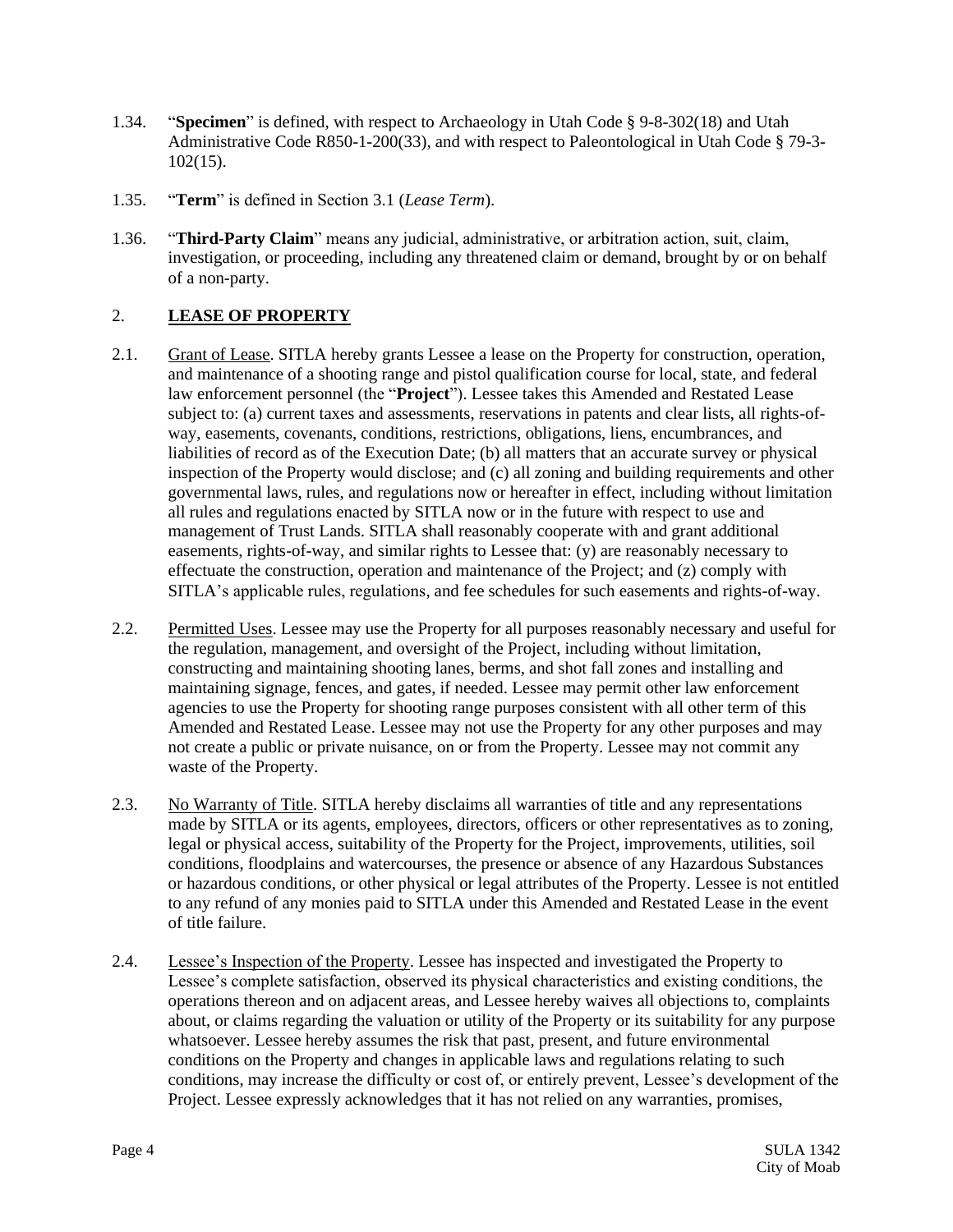understandings or representations, express or implied, oral or written, of SITLA or of any agent of SITLA, relating to the Property, except as specifically set forth in this Amended and Restated Lease.

- <span id="page-4-1"></span>2.5. Reservations to SITLA. Subject to the rights and privileges granted to Lessee under this Amended and Restated Lease, SITLA hereby excepts and reserves from the operation of this Amended and Restated Lease the following rights and privileges:
	- (a) Rights-of-Way and Easements. SITLA reserves the right, following consultation with Lessee, to establish rights-of-way and easements upon, through, or over the Property, if such grants will not unreasonably interfere with Lessee's use and operations under this Amended and Restated Lease, for roads, pipelines, electric transmission lines, transportation and utility corridors, mineral access, and any other purpose deemed reasonably necessary by SITLA.
	- (b) Minerals. SITLA reserves the Mineral Estate and the right to lease the same to third parties, including the right to access and use the surface estate for exploration, development, and extraction of the Mineral Estate on terms and conditions that will not unreasonably interfere with Lessee's use and operations under this Amended and Restated Lease.
	- (c) Use and Disposal of Surface. SITLA reserves the right, following consultation with Lessee, to use, lease, sell, or otherwise dispose of all or part of the surface estate, if such use or disposal will not unreasonably interfere with Lessee's use and operations under this Amended and Restated Lease.
	- (d) Other Rights and Privileges. SITLA reserves all other rights and privileges of any kind or nature, except as granted in this Amended and Restated Lease.

## 3. **LEASE TERM**

- <span id="page-4-0"></span>3.1. Lease Term. This Amended and Restated Lease is effective as of Effective Date and continues for 20 years from the Effective Date ("**Term**"), except as otherwise provided in this Amended and Restated Lease.
- <span id="page-4-2"></span>3.2. Holding Over. If Lessee remains in possession of the Property after termination of this Amended and Restated Lease without an extension or a new lease, then this Amended and Restated Lease will convert to a month-to-month tenancy, subject to all of the covenants, terms, provisions, and obligations of this Amended and Restated Lease, except for the provisions relating to Annual Rent. During any holdover period, Annual Rent will be two times the amount of Annual Rent due immediately prior to the holdover period. The parties do not intend this Amended and Restated Lease to grant Lessee the right to holdover or to limit SITLA's remedies against a holdover Lessee. If Lessee does not surrender the Property at the end of the Term, Lessee shall reimburse SITLA for any loss or liability resulting from delay by Lessee in so surrendering the Property, including without limitation, any claims made by any succeeding lessee based on such delay.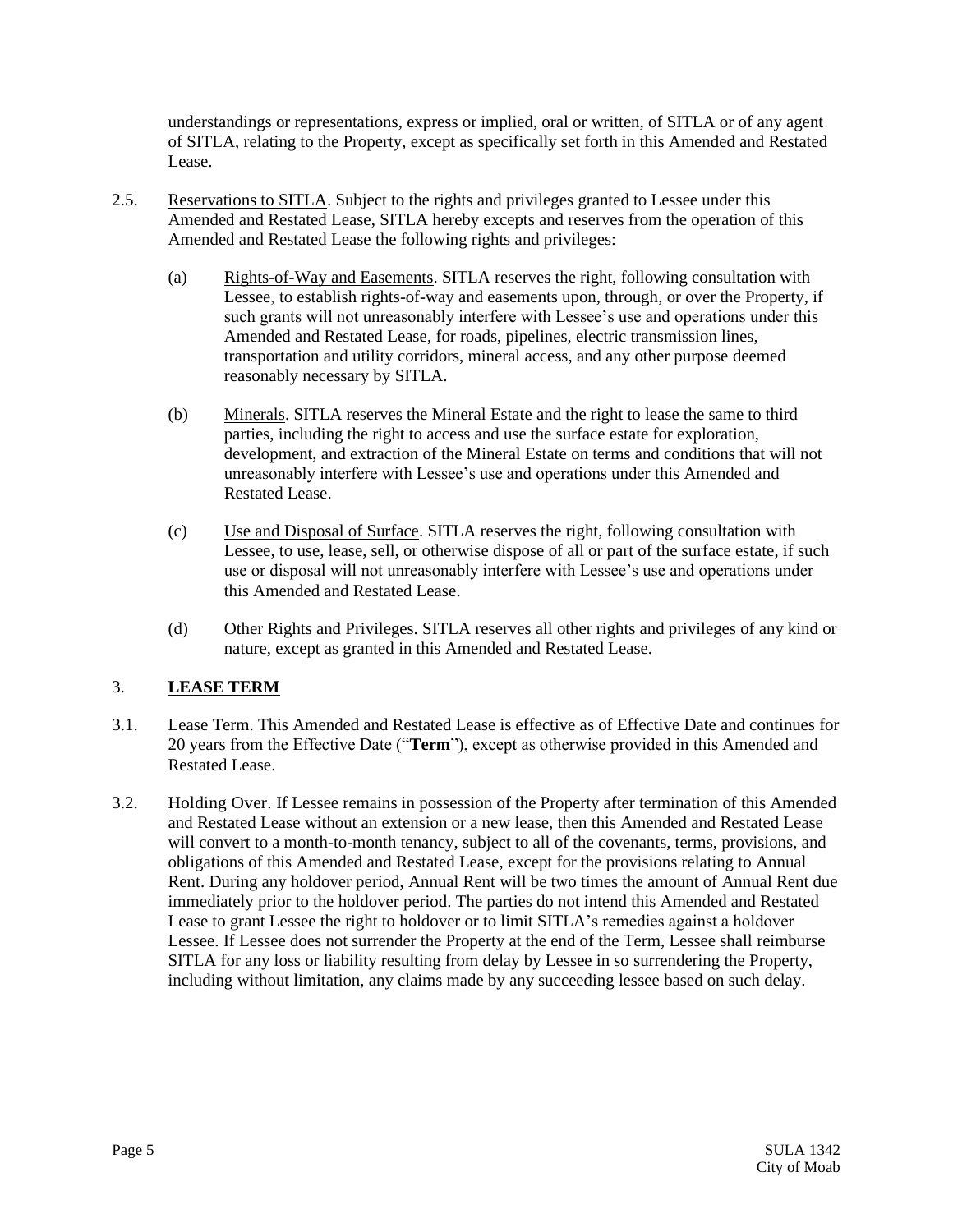## 4. **CONSIDERATION FOR LEASE**

### <span id="page-5-0"></span>4.1. Annual Rent.

- (a) Annual Rent. Lessee shall pay SITLA \$3,250.00 per annum (the "**Annual Rent**"), without deduction or offset, on or before the Effective Date and on or before each subsequent anniversary of the Effective Date during the Term of this Amended and Restated Lease.
- (b) Annual Rent Adjustment. SITLA may adjust the Annual Rent on the third anniversary of the Effective Date and on each three-year interval thereafter to reflect fair market value of the Property. SITLA, in its reasonable discretion, may use either of the following methods to calculate the adjusted Annual Rent:
	- (i) Multiply the Annual Rent by a fraction, the numerator of which is the CPI Index for the most recent month available as of the date of adjustment, and the denominator of which is the CPI Index for the month in which this Amended and Restated Lease was signed, or for the month that was the most recent available when the most recent adjustment was made, as applicable.
	- (ii) Fair market value determination based on appraised value of the Property (if appraisal is requested by either party), comparable lease rates of federal, state, and private leases, or other suitable uses of the Property. If either party requests an appraisal, the appraiser must be acceptable to both parties, MAI qualified, and licensed in Utah. If the parties are unable to agree on an appraiser, then each party shall designate one qualified appraiser by providing Notice of such designation to the other party. The two appraisers shall jointly designate a third appraiser, who shall complete an appraisal of the Property. If one of the parties fails to designate an appraiser, the appraiser designated by the other party will be the sole appraiser. If both parties designate appraisers and the two appraisers fail to designate a third appraiser within 20 days following the date on which the last of the two appraisers was designated, then either party may request the presiding judge of the Third Judicial District Court of Utah to make the designation. The designated appraiser must complete its appraisal and provide a written appraisal report to the parties not later than 30 days following appointment.
- 4.2. Net Lease. This is a net lease and the parties intend, except as specifically provided in this Amended and Restated Lease, that Lessee be responsible for all costs and expenses of the ownership, maintenance, repair and operation of the Property incurred or accrued during the Term, including without limitation real estate taxes payable on account of Lessee's use of the Property. Any present or future law to the contrary notwithstanding, this Amended and Restated Lease will not terminate, and Lessee is not entitled to any abatement, reduction, set-off, counterclaim, defense, or deduction with respect to any rent or other sum payable under this Amended and Restated Lease by reason of any damage to or destruction of the Property.
- 4.3. Interest and Penalty on Past Due Obligations. Any amounts due under this Amended and Restated Lease that are not paid when due bear interest at the Default Rate from the due date until paid in full and are subject to penalties as provided by Utah Administrative Code R850-5-200 or by any replacement rule then in effect.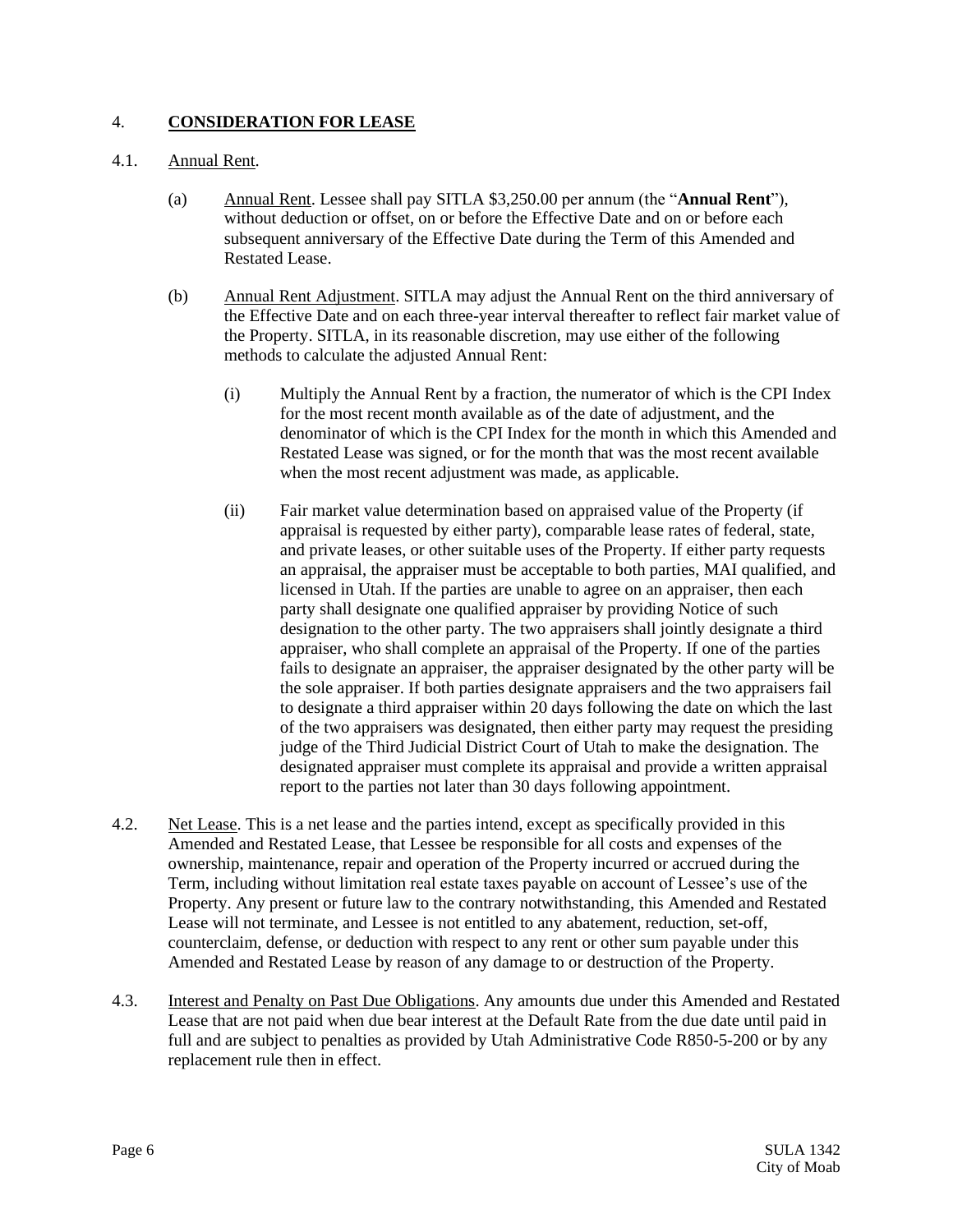## 5. **INSPECTION OF THE PROPERTY**

<span id="page-6-0"></span>5.1. SITLA's Access to Property. SITLA and its agents, at all reasonable times, may access all or any portion of the Property to: (a) examine or inspect the condition of the Property; (b) determine if Lessee is in compliance with this Amended and Restated Lease; and (c) post any notices that SITLA may desire to protect its rights. In exercising its rights under this Section [5.1,](#page-6-0) SITLA may not materially or adversely interfere with Lessee's use and enjoyment of the Property and shall comply with Lessee's security and safety rules, regulations and protocols.

## 6. **CONSTRUCTION AND OPERATIONS COVENANTS**

- 6.1. Construction. Lessee shall construct or maintain any improvements on the Property in a good workmanlike manner and in accordance with Applicable Law.
- 6.2. Noxious Weeds. Lessee shall use commercially reasonable efforts to ensure that all equipment, vehicles, and materials are free of noxious weeds and noxious weed seeds prior to entering the Property or other Trust Lands. Lessee shall monitor the Property for the growth of noxious weeds and take reasonable measures to eradicate noxious weeds from the Property. If Lessee fails to take reasonable measures to eradicate noxious weeds from the Property, as reasonably determined by SITLA, SITLA may take action to eradicate the noxious weeds after 30 days' Notice to Lessee and Lessee shall promptly pay SITLA's reasonably incurred and documented costs to eradicate the noxious weeds from the Property.
- 6.3. Development at Lessee's Expense. Lessee bears all expenses in connection with the development, improvement, construction, alteration and repair of the Project and the Property.
- 6.4. Mechanics' Liens.
	- (a) Lessee is Not SITLA's Agent. Lessee acknowledges that it is not the agent of SITLA for the construction, alteration or repair of the Project, the same being done at the sole direction and expense of Lessee. All contractors, materialmen, mechanics, and laborers are hereby charged with notice that they must look only to Lessee for the payment of any charge for work done or material furnished on the Property. Lessee has no right, authority or power to bind SITLA or any interest of SITLA for the payment of any claim for labor or material, or for any charge or expense, incurred by Lessee as to improvements, alterations, or repairs on or to the Property.
	- (b) Covenant against Mechanic's Liens. Lessee may not suffer or permit to be enforced against any or all of the Property, and shall indemnify and hold SITLA and the Property harmless for, from, and against any mechanic's, material men's, contractor's or subcontractor's liens arising from and any claim for damage growing out of, the work of, any construction, repair, restoration, replacement, or improvement done by or on behalf of Lessee. Lessee shall pay or cause to be paid all of such liens, claims, or demands before any action is brought to enforce the same against the Property. If Lessee in good faith contests the validity of any lien, claim, or demand, then Lessee shall, at its expense, defend itself and SITLA against the same and shall pay and satisfy any adverse judgment that may be rendered. Lessee shall, at the request of SITLA, provide such security and take such steps as may be required by law to release the Property from the effect of such lien.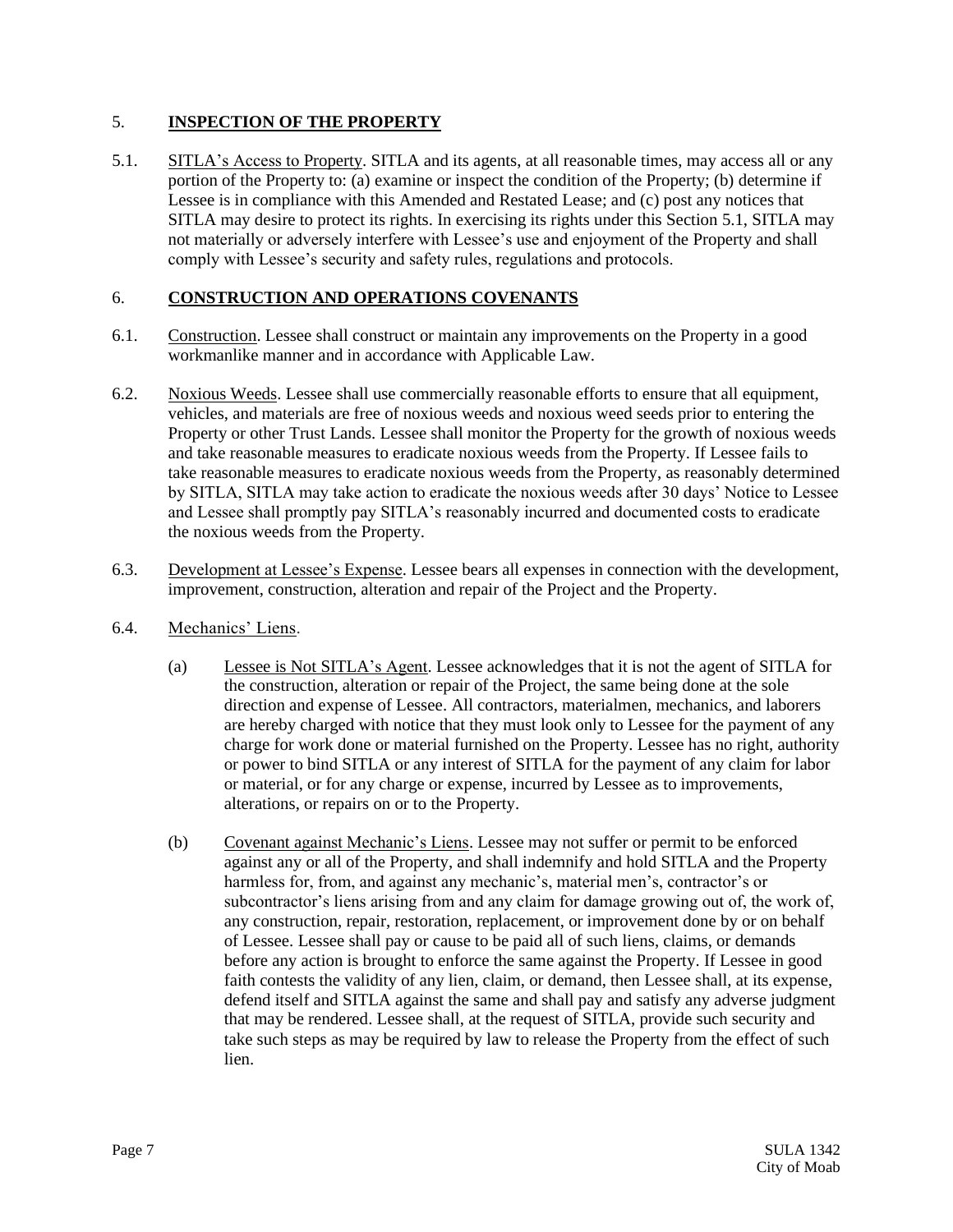- 6.5. Survey Monuments. Lessee shall take reasonable precautions to protect, in place, all public land survey monuments and private property corners.
- 6.6. Fencing. Lessee may fence any portion of the Property at its own expense. If Lessee erects any fencing, Lessee shall provide gated access at reasonable locations to SITLA and to any lessees or permittees granted rights or access to or across the Property by SITLA pursuant to Sectio[n 2.5](#page-4-1) (*Reservations to SITLA*), except for fencing necessary to prevent unauthorized access to the Project. Lessee shall take reasonably appropriate steps, including fencing, to secure the improvements from unauthorized access and prevent loss of wildlife. This Amended and Restated Lease does not grant Lessee rights to block access on or through county or other public or private roads that are not owned or controlled by SITLA.

## 7. **LEAD MANAGEMENT PLAN; RECLAMATION**

- <span id="page-7-1"></span><span id="page-7-0"></span>7.1. Lead Management Plan.
	- (a) Environmental and Lead Contamination Study. Within 18 months of the Effective Date, Lessee shall use reasonable efforts to conduct an environmental study to delineate the location and concentration of lead bullets and fragments on the Property. Lessee shall provide SITLA with a copy of the study.
	- (b) Lead Management Plan. Within a reasonable time after completion of the environmental study referenced in Section [7.1\(a\)](#page-7-1) (*Environmental and Lead Contamination Study*), but no later than two years after the Effective Date, Lessee shall prepare a lead management plan (the "**Lead Management Plan**") based on the Best Lead Management Practices Guide that addresses: (i) the characteristics of the shooting range, (ii) the particular risks and concerns with respect to lead on the Property, (iii) the best management practices to address the particular risks of lead on the Property, and (iv) a plan to implement the best management practices. Additionally, Lessee shall include a proposed timeline to conduct regular removal of lead from the Property in accordance with the Best Lead Management Practices Guide. SITLA shall review the Lead Management Plan and provides comments to Lessee. The parties shall work cooperatively to ensure the Lead Management Plan addresses concerns particularly related to the Property and the concerns of SITLA.
	- (c) Lessee Records. Lessee shall keep and maintain all records related to environmental studies and the Lead Management Plan and provide copies of such records to SITLA at SITLA's request and at termination of this Amended and Restated Lease.
- <span id="page-7-3"></span><span id="page-7-2"></span>7.2. Reclamation Obligations.
	- (a) Reclamation and Abatement. Prior to the end of the Term, Lessee shall reclaim the Property in accordance with Applicable Law, the Reclamation Plan, and as directed by SITLA, including without limitation removing improvements, structures, equipment and debris (including lead bullets and lead fragments, as required by Applicable Law in light of the uses to which SITLA intends to put the Property, as determined in its sole discretion), recontouring the Property to its approximate original contour, and reseeding the Property, as necessary in the reasonable judgment of SITLA to prevent soil erosion, promote the establishment of suitable vegetation, and control noxious weeds and pests. Lessee shall further abate any hazardous condition on or associated with the Property. Lessee shall commence reclamation at least three months prior to the end of the Term.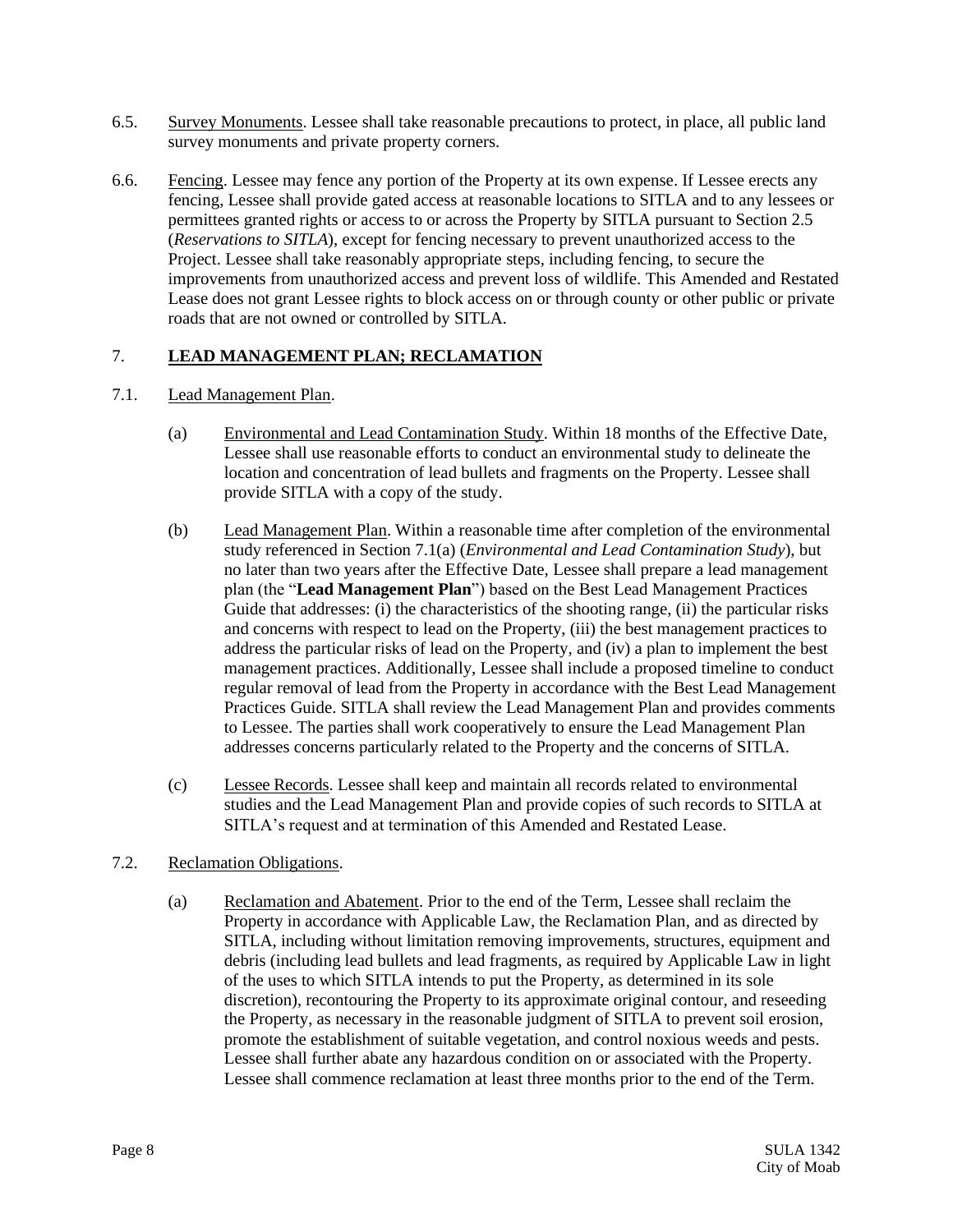- (b) No Reclamation Required if Lease Renewed. If Lessee has requested and SITLA has agreed to a renewed lease, then Lessee is not required to begin reclamation of the Property unless and until discussions for renewal have ended. If the discussions end without the parties entering into a new lease, Lessee will have 90 days from the date the discussions end to reclaim the Property in compliance with Section [7.2\(a\)](#page-7-2) (*Reclamation and Abatement*). If the parties have not entered into a renewed lease by the end of the Term, SITLA may charge holder over rent pursuant to Section [3.2](#page-4-2) (*Holding Over*) for the time required by Lessee to reclaim the Property or negotiate a renewed lease after the end of the Term, unless the delay is caused solely by SITLA.
- 7.3. SITLA's Right to Reclaim. If reclamation of the Property is not completed within the time provided for in Section [7.2](#page-7-3) (*Reclamation Obligations*), SITLA may pursue all legal remedies available to it, including seeking specific performance, seizing the improvements, and/or using the Financial Guaranty to complete reclamation.
- <span id="page-8-1"></span><span id="page-8-0"></span>7.4. Reclamation Plan.
	- (a) Delivery of Reclamation Plan to SITLA*.* At the same time that Lessee provides SITLA the Lead Management Plan but no later than two years after the Effective Date, Lessee shall deliver for SITLA's approval a plan for reclamation of the Property (the "**Reclamation Plan**"). The Reclamation Plan must include: (1) a general plan to remove all improvements and reclaim the Property as required by Section [7.2\(a\)](#page-7-2) (*Reclamation and Abatement*); (2) an estimate of time required to complete all reclamation activities; and (3) a reclamation cost estimate. The purpose of the Reclamation Plan is to help Lessee and SITLA plan for reclamation of the property. It is not intended to be an exhaustive list of reclamation activities or to limit Lessee's obligations under Section [7.2\(a\)](#page-7-2) (*Reclamation and Abatement*).
	- (b) SITLA's Review of Reclamation Plan*.* SITLA shall review the Reclamation Plan and approve or request reasonable modifications within 30 days of receipt. If Lessee disagrees with the requested modifications, the parties shall attempt to resolve the dispute in good faith for 30 days. If the parties cannot resolve the dispute within 30 days, SITLA may hire an independent third party to conduct a study and prepare a Reclamation Plan for the Project. Lessee shall pay the costs of any such study and Reclamation Plan.
	- (c) Update of Reclamation Plan. At the reasonable request of SITLA and five years prior to the end of the Term, Lessee shall update the Reclamation Plan. Lessee shall submit the updated Reclamation Plan for SITLA's approval as outlined in Section [7.4\(b\)](#page-8-1) (*SITLA's Review of Reclamation Plan*). If the parties cannot agree on a modified Reclamation Plan, SITLA may hire an independent third party to conduct a study and prepare a Reclamation Plan for the Project. Lessee shall pay the costs of any such study and Reclamation Plan. Lessee may not modify the Reclamation Plan without SITLA's consent, which consent SITLA may not unreasonably withhold. Lessee may update the Reclamation Plan at any time in addition to the times required by this Section.
- 7.5. Intermediate Reclamation. Lessee shall use reasonable efforts to reclaim disturbed areas not required for continuing operations of the Property by leveling, reseeding and other reasonably necessary steps to prevent soil erosion, promote the establishment of suitable vegetation, and control noxious weeds and pests.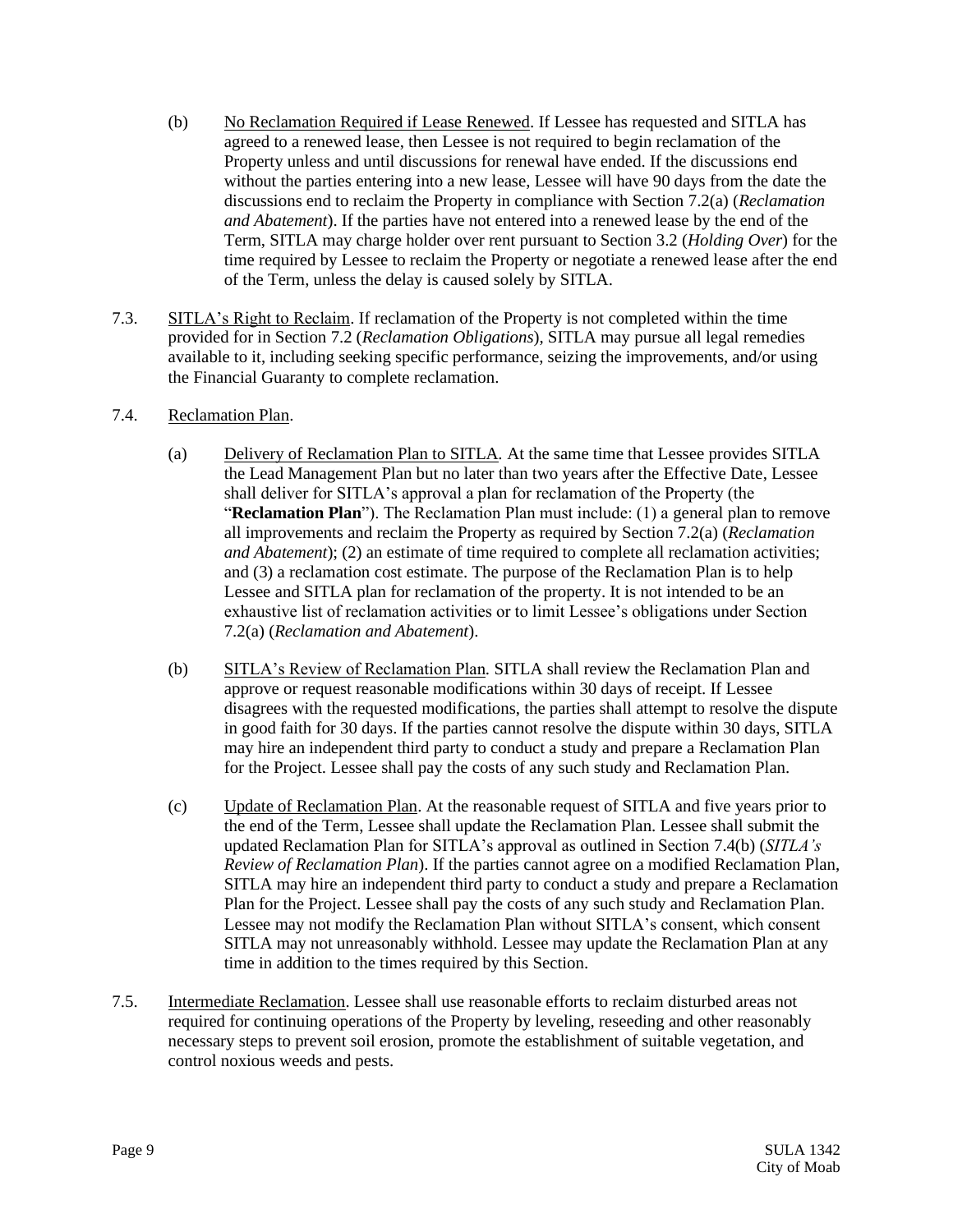### <span id="page-9-2"></span><span id="page-9-0"></span>7.6. Financial Guaranty.

- (a) Financial Guaranty Required. At SITLA's request, Lessee shall execute and file with SITLA a good and sufficient Financial Guaranty acceptable to SITLA in an amount sufficient to ensure reclamation of the Property, as set forth in the Reclamation Plan. SITLA may require a Financial Guaranty prior to Lessee submitting a Reclamation Plan based on a reasonable estimate of the reclamation costs. Lessee shall update the Financial Guaranty when it submits or updates the Reclamation Plan and as otherwise required by SITLA in its reasonable discretion. At any time during the Term, SITLA may, in its reasonable discretion, require Lessee to increase the amount of the Financial Guaranty by sending Lessee Notice that the Financial Guaranty is insufficient. Lessee shall execute and file with SITLA a Financial Guaranty in the amount sufficient to ensure reclamation of the Property, as required by SITLA, within 60 days of SITLA's Notice of insufficiency.
- (b) Financial Guaranty Requirements. All Financial Guaranties obtained pursuant to Section [7.6\(a\)](#page-9-0) (*Financial Guaranty Required*) must meet the following requirements:
	- (i) be issued by a company rated "A3" or better by Moody's or A- or better by S&P (or an equivalent rating from another nationally recognized statistical rating organization acceptable to SITLA), responsible and authorized to do business in the State of Utah, and approved by SITLA;
	- (ii) be issued for the benefit of SITLA;
	- (iii) be for the amount sufficient to cover Lessee's obligations under this Amended and Restated Lease to fully reclaim the Property;
	- (iv) stipulate that SITLA be notified 90 days prior to termination or modification of the Financial Guaranty; and
	- (v) ensure the name of the principal on the Financial Guaranty is the same as the name of Lessee.
- <span id="page-9-1"></span>(c) Proof of Coverage; Replacement.
	- (i) Proof of Coverage. On reasonable request from SITLA, Lessee shall provide SITLA with evidence that the Financial Guaranty is in good standing.
	- (ii) Replacement. If the issuer terminates the Financial Guaranty, Lessee shall replace the Financial Guaranty with an equivalent Financial Guaranty within 60 days after receipt of notice of termination. If Lessee fails to provide SITLA with an equivalent Financial Guaranty within the 60-day period, such failure is deemed a material breach of this Amended and Restated Lease and SITLA may demand payment of the Financial Guaranty by the issuer. SITLA shall manage the monies received pursuant to this Section [7.6\(c\)](#page-9-1) as a cash bond and shall return any amounts not used by SITLA on full satisfaction of Lessee's obligations under this Amended and Restated Lease.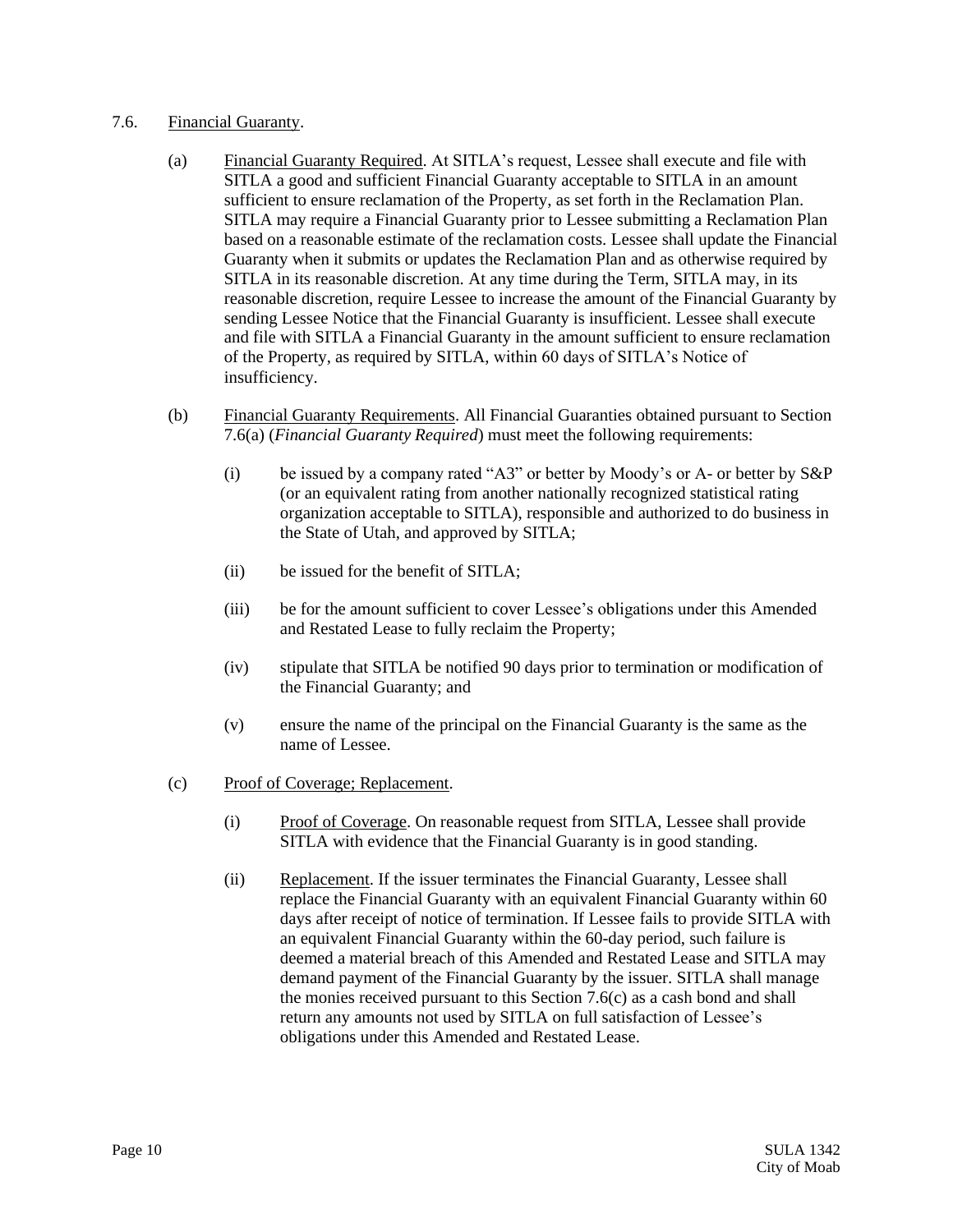## 8. **REGULATORY COMPLIANCE**

- 8.1. Compliance with Applicable Law. In Lessee's use and occupancy of the Property and the performance by Lessee of its rights and obligations under this Amended and Restated Lease, Lessee shall comply with all Applicable Law and obtain all necessary Governmental Approvals. Lessee shall pay all costs, expenses, liabilities, losses, fines, penalties, claims and demands including, without limitation, reasonable attorney's fees that may in any way arise out of or be imposed because of the failure of Lessee to comply with any Applicable Law or Governmental Approvals. Lessee shall provide SITLA with copies of all Governmental Permits it obtains with respect to the Project and the Property.
- 8.2. Right of Contest. Lessee may contest the validity or applicability of any laws, orders, rules, regulations, directives, ordinances and requirements. During such contest, Lessee may refrain from complying with the contested law if: (a) SITLA is not or could not be subjected to criminal prosecution as a result of Lessee's non-compliance; (b) SITLA's title to the Property is not subject to lien or forfeiture as a result of Lessee's non-compliance; and (c) neither the Property nor any rights or interest of SITLA are otherwise prejudiced or jeopardized by Lessee's noncompliance.
- 8.3. SITLA Statute and Regulations. This Amended and Restated Lease is issued pursuant to, and is subject to, the provisions of Title 53C, Utah Code Annotated, 1953, as amended, and all current and future rules and regulations adopted by SITLA and its successor agencies. Lessee shall comply with all such statutes and rules as they exist on the Execution Date and as they may be amended or replaced in the future, provided that such statutes and rules do not materially alter the burdens and obligations of this Lease.
- 8.4. Restrictions on Hazardous Substances; Remedial Work. Lessee may not cause or permit any Hazardous Substance to be brought, kept, or used in or about the Property by Lessee except in commercial quantities not in violation of Applicable Law and similar to those quantities usually kept on similar Property by others in the same business or profession. Lessee shall store, use, and dispose of such materials in compliance with all Applicable Law. If the presence of any Hazardous Substance on, in or under the Property caused or permitted by Lessee results in any contamination of the Property, Lessee shall promptly complete all Remedial Work that is necessary to return the affected area to the condition existing prior to the introduction of any such Hazardous Substance. Lessee shall obtain all necessary licenses, manifests, permits and approvals to perform the Remedial Work. Lessee shall promptly perform all Remedial Work and the disposal of all waste generated by the Remedial Work in accordance with Applicable Law.
- 8.5. Endangered Species; Migratory Birds. In its use of the Property, Lessee shall take all actions reasonably necessary for the protection of endangered, threatened, and sensitive species, as the same may be defined by federal or state law; migratory birds as defined by the Migratory Bird Treaty Act, 16 U.S.C. § 703 et seq; and eagles as defined in the Bald and Golden Eagle Protection Act, 16 U.S.C. § 668a et seq.
- 8.6. Cultural, Archeological, Paleontological, and Antiquities Resources.
	- (a) Survey Required. Prior to commencing any surface disturbing activity, Lessee shall, at its own cost and expense, complete a Cultural Resources Survey prepared in accordance with applicable laws and regulations, and obtain SITLA's prior consent.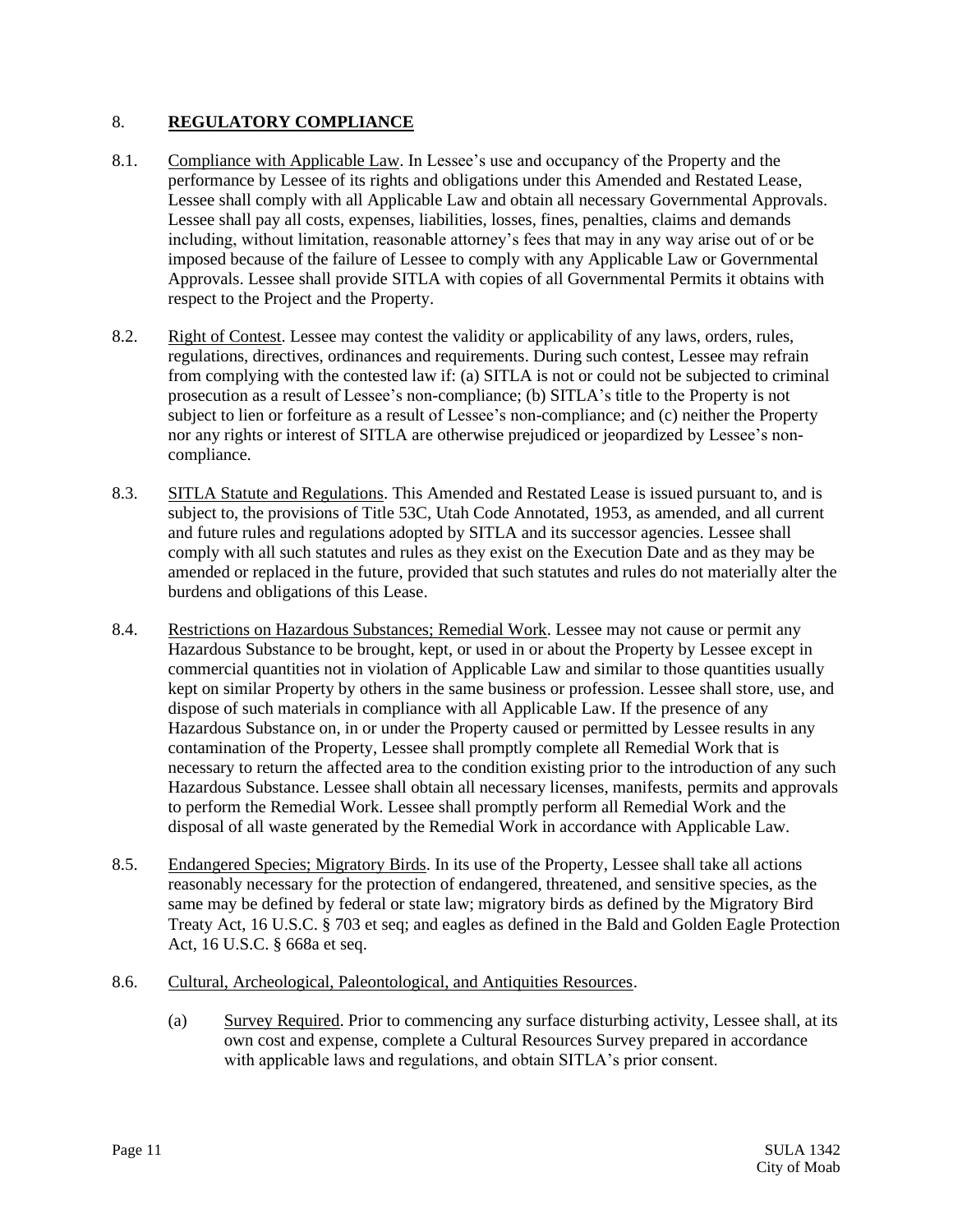- (b) SITLA's Consent to Activities. Lessee shall provide all Cultural Resource compliance materials to SITLA prior to commencing the surface-disturbing activity. SITLA will review all such materials and may withhold or condition its consent to surface-disturbing activities if such activities would result in impacts to Cultural Resources.
- (c) Discovery of Site. On discovery of a Site, Historic Property, Remains, Antiquities, or Critical Paleontological Resource, Lessee shall immediately cease all activities until such time as the discovery has been evaluated and treated to SITLA's satisfaction.
- (d) Property of State. All Specimens are and will remain the property of the State of Utah.
- 8.7. Wildfire. Lessee shall at all times take reasonable precautions to prevent wildfires from starting or spreading on the Property, and shall comply with Applicable Laws with respect to fire prevention and control. If Lessee or its employees, contractors, or licensees cause a wildfire that necessitates suppression action, Lessee shall reimburse the State of Utah and local fire authorities for the costs of any necessary fire suppression activities incurred as a result of the wildfire.
- 8.8. Fill Materials and Waste. Lessee may not allow any deposit of ballast, refuse, garbage, waste matter, chemical, biological or other wastes, hydrocarbons, any other pollutants, or other matter within or on the Property, except as approved in writing by SITLA. If Lessee fails to remove all non-approved fill material, wastes or materials described above from the Property, SITLA may at its option remove such materials and charge Lessee for the cost of removal and disposal.

## <span id="page-11-0"></span>9. **ASSIGNMENT AND SUBLETTING**

- 9.1. Prohibition against Assignment and Subleases. Lessee may not assign or sublease all or part of this Amended and Restated Lease without SITLA's prior consent, which consent SITLA may not unreasonably withhold. Any attempted assignment or sublease without SITLA's consent will be voidable and constitute a default under this Amended and Restated Lease. SITLA may condition approval of an assignment on a non-governmental assignee executing a new lease. This prohibition on assignments and subleases does apply to Lessee permitting other law enforcement agencies to use the Property as a shooting range.
- 9.2. Assignments and Subleases Subject to this Amended and Restated Lease. Lessee shall require any approved assignee or sublessee of this Amended and Restated Lease, whether in whole or part, to execute a written agreement assuming all of Lessee's obligations under this Amended and Restated Lease. The assumption agreement must name SITLA as a third-party beneficiary with all rights to enforce the assumption agreement against Lessee and assignee or sublessee. Failure to include these requirements in an assumption agreement renders the assignment or sublease void. Lessee shall provide SITLA copies of all documents related to the assignment, assumption, and/or sublease of this Amended and Restated Lease subject to reasonable confidentiality requirements.
- 9.3. No Release. An assignment or sublease does not release Lessee from any of Lessee's obligations under this Amended and Restated Lease or the Original lease arising prior to the date of assignment or sublease.
- 9.4. Conditions of Assignment. SITLA may condition consent to an assignment or sublease on assignee or sublessee executing an updated lease and agreeing to reasonable amendments to the lease terms, including without limitation, changes to the legal and financial terms of the Amended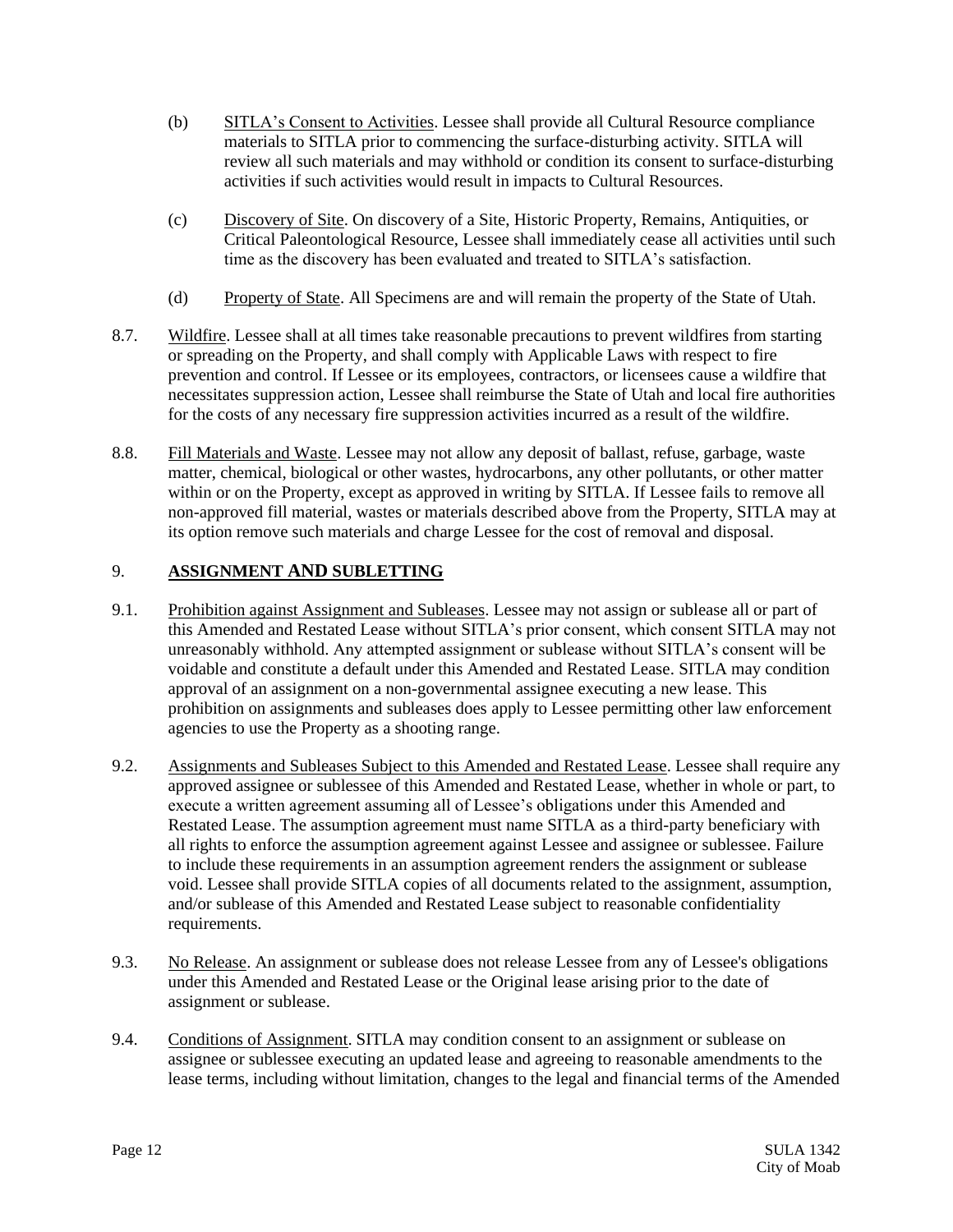and Restated Lease to ensure that SITLA receives fair market value for the Property and that the terms comply with SITLA's then-current lease template and agency best practices.

9.5. No Waiver of Future Right to Approve. Consent of SITLA to an assignment or sublease does not constitute a waiver of SITLA's right to approve subsequent assignments or subleases. The acceptance by SITLA of payment or performance following an assignment or sublease does not constitute consent to any assignment or sublease. SITLA's consent is only effective if it is in a writing and signed by SITLA.

## <span id="page-12-1"></span>10. **WATER RIGHTS**

- 10.1. Water Rights in Name of SITLA. If Lessee applies for a new appropriation of water from a point of diversion located on the Property for use on the Property, Lessee shall apply for such rights in SITLA's name and the right will be considered an appurtenance to the Property. Lessee may use the water right at no cost during the Term. Upon termination of this Amended and Restated Lease, Lessee shall make all necessary filings to confirm SITLA's ownership of the water rights.
- 10.2. Option to Purchase. Lessee hereby grants SITLA an option, exercisable on termination of this Amended and Restated Lease, to acquire any water rights that Lessee purchases or acquires for use on the Property (other than for short term uses related to construction). At termination of this Amended and Restated Lease, Lessee shall send Notice to SITLA of all water rights purchased or acquired by Lessee for operations on the Property and its estimate of the fair market value of those water rights. SITLA may exercise its option to acquire the water rights by giving Lessee Notice of its election within 30 days after it receives the Notice describing the water rights. If SITLA disagrees with Lessee's fair market value estimate, SITLA shall notify Lessee of its disagreement within the same 30-day notice period. The parties shall then select a mutually agreeable appraiser for the water rights; the appraisal will be final and not subject to review or appeal. If the parties cannot agree on the choice of an appraiser, either party may seek a fair market value determination from the Third District Judicial Court of Utah. The parties shall consummate the transfer of the water rights to SITLA within 30 days of SITLA's Notice of exercise or within 30 days after the appraisal or a court's determination of fair market value. Lessee shall transfer the water rights by a water rights deed.
- 10.3. Proration in the Event of Unitization. If Lessee files to appropriate or acquires water rights as part of a unit, cooperative, or other plan of development, Lessee's obligation to initiate water filings in SITLA's name and its grant of the option to acquire to SITLA will be limited to a pro rata portion of such rights proportionate to SITLA's ownership of lands within the approved unit area or the area of such other cooperative development arrangement.

## <span id="page-12-0"></span>11. **INSURANCE**

11.1. Liability Insurance. Lessee, at its sole cost and expense, shall at all times during the Term, maintain in force an insurance policy or policies that name SITLA and Lessee as insureds against all liability resulting from property damage, injury or death occurring to persons in or about the Property, with limits for each occurrence of not less than \$3,100,000, combined single limit, with respect to personal injury, death, and property damage. Lessee shall provide SITLA, without necessity of demand, a duplicate policy or policies of any such insurance, subject to reasonable confidentiality requirements. Lessee shall maintain a current, authenticated certificate of insurance on file with SITLA.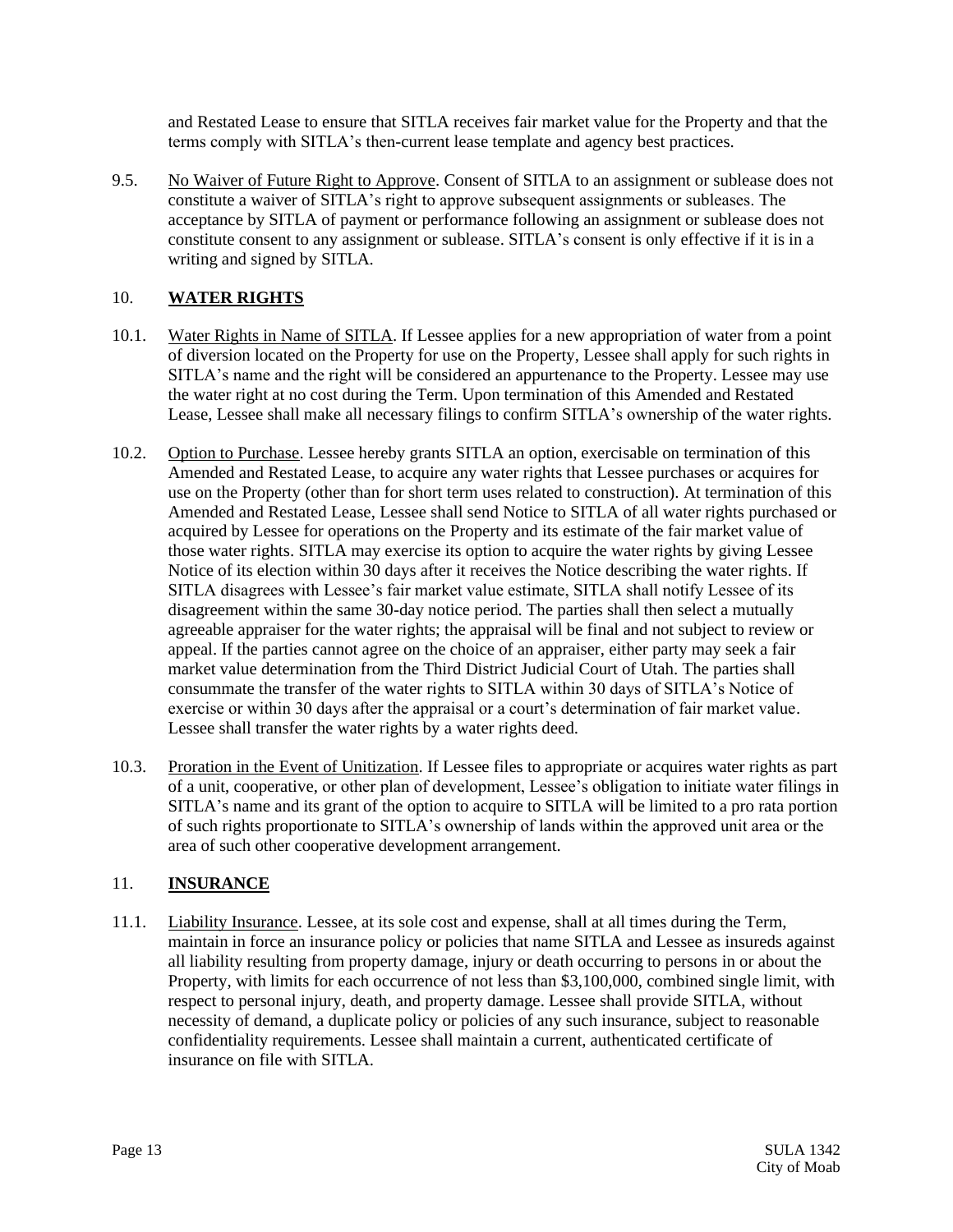- 11.2. Other Insurance. Lessee shall, at all times during the Term and at the sole cost and expense of Lessee, maintain and keep in force:
	- (a) workmen's compensation insurance on its employees, if any, required under the applicable workmen's compensation laws of the State of Utah;
	- (b) such other and additional insurance policies as a prudent lessee in the position of Lessee would maintain consistent with industry standards for Lessee's business, or as required by law. Lessee shall name SITLA as an additional insured on all insurance policies.
- 11.3. Policy Requirements. All insurance policies held by Lessee must:
	- (a) be issued by a company rated "A" or better by the then most current edition of Best's Insurance Guide (or if such guide is no longer published, then having a comparable rating as specified by SITLA), responsible and authorized to do business in the State of Utah, and approved by SITLA;
	- (b) waive the insurance company's rights of subrogation against the State of Utah;
	- (c) name the State of Utah as an additional insured;
	- (d) provide for specific coverage of Lessee's assumed obligation to indemnify the State of Utah; and
	- (e) ensure the name of the insured on the insurance policy is the same as the name of Lessee.
- 11.4. Lessee shall give SITLA 30-days' advanced Notice of the termination or modification of the policy.

#### <span id="page-13-1"></span>12. **INDEMNIFICATION AND DEFENSE**

- <span id="page-13-0"></span>12.1. Indemnification. The Indemnified Parties have no responsibility for and Lessee shall indemnify the Indemnified Parties from and against all Losses arising out of:
	- (a) Lessee's acts or omissions resulting in death, bodily injury, or damage to real property in connection with this Amended and Restated Lease;
	- (b) Lessee's breach of the representations and warranties or other covenants set forth in this Amended and Restated Lease;
	- (c) the condition of the Property, excluding any condition existing prior to the Original Lease Date:
	- (d) Lessee's use of the Property; and
	- (e) any use, generation, storage, disposal, release or threatened release of Hazardous Substances by Lessee on the Property during the Term of this Amended and Restated Lease or of the Original Lease, including without limitation: (i) all foreseeable and unforeseeable consequential damages; and (ii) the cost of any investigation, repair, cleanup, remediation or detoxification of the Property and other affected property and the preparations of any corrective action, closure or other required plans or reports.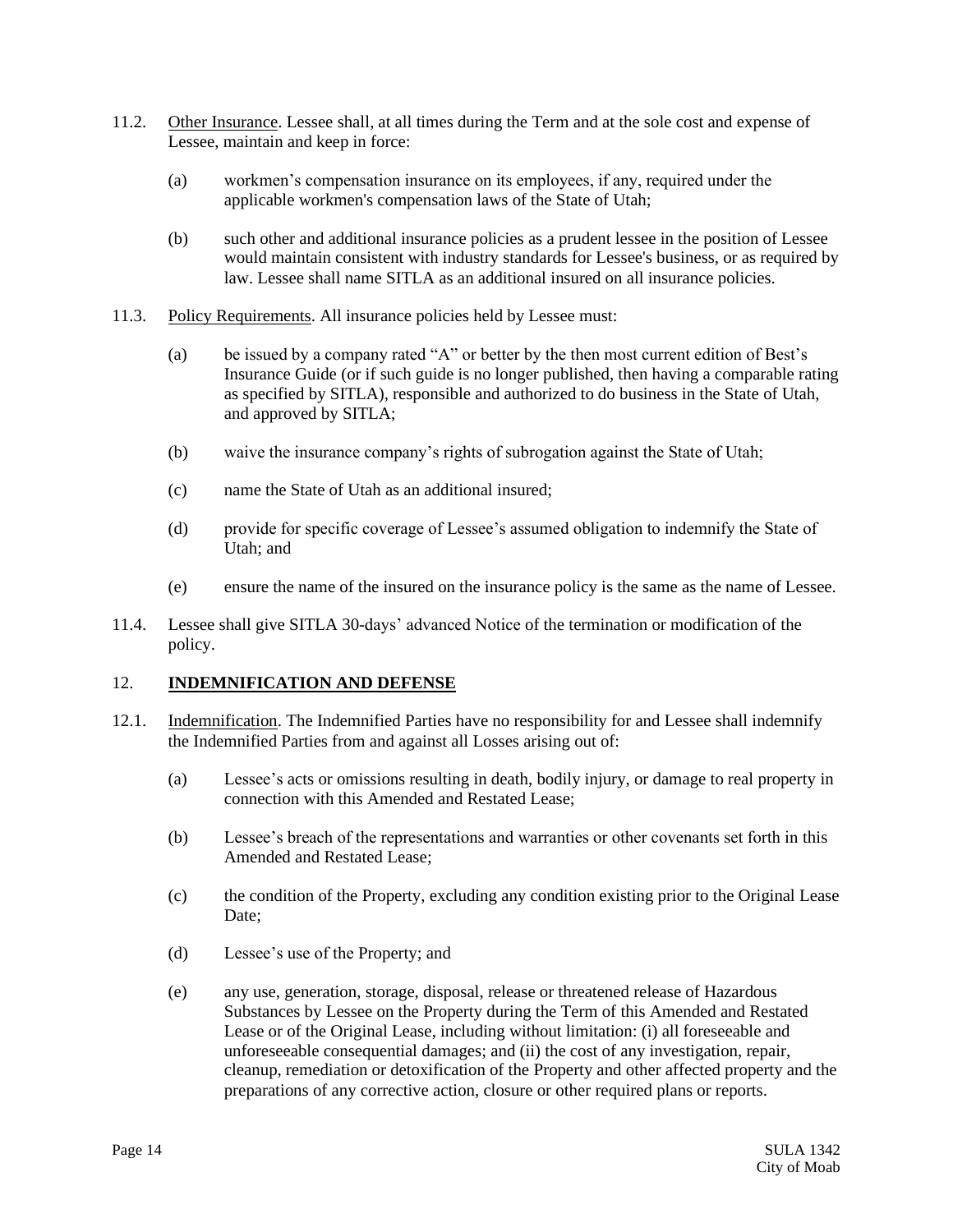(f) Lessee is not responsible to indemnify an Indemnified Party to the extent that the Indemnified Party caused the Losses.

## 12.2. Defense.

- (a) Lessee to Defend. Lessee shall defend an Indemnified Party against any Third-Party Claim arising out of or related to the indemnification obligations set forth in Section [12.1](#page-13-0) (*Indemnification*). To be entitled to defense from Lessee, an Indemnified Party must notify Lessee within a reasonable time of a Third-Party Claim and deliver to Lessee a copy of all documents and information related to the Third-Party Claim. The Indemnified Parties' failure to notify Lessee of a Third-Party Claim within a reasonable time does not relieve Lessee of its defense obligations unless Lessee is materially prejudiced by the Indemnified Party's failure to give reasonable notice.
- (b) Independent Counsel. On notice of a Third-Party Claim from an Indemnified Party, Lessee shall promptly retain independent legal counsel that is reasonably acceptable to the Indemnified Party requesting defense.
- (c) Indemnified Party's Participation in Defense. An Indemnified Party is entitled to participate in the defense of a Third-Party Claim with counsel of its own choosing and without Lessee's participation if: (i) Lessee notifies the Indemnified Party that it does not wish to defend the Third-Party Claim or does not promptly retain independent counsel on notice of a Third-Party Claim; or (ii) an Indemnified Party determines, in the opinion of the Indemnified Party's counsel, that it is in the best interest of the Indemnified Party to have independent counsel.
- (d) Litigation Expenses. Lessee shall pay any Litigation Expenses that an Indemnified Party incurs in connection with defense of a Third-Party Claim: (i) before Lessee assumes the defense of that Third-Party Claim, except with respect to any period during which the Indemnified Party fails to timely notify Lessee of that Third-Party Claim; or (ii) if Lessee does not defend the Third-Party Claim. Lessee is not liable for any Litigation Expenses that an Indemnified Party incurs in connection with defense of a Third-Party Claim after Lessee assumes the defense of that Third-Party Claim. Lessee shall promptly pay all Litigation Expenses as they are incurred.
- (e) Settlement. After Lessee assumes the defense of a Third-Party Claim, Lessee may contest, pay, or settle the Third-Party Claim without the consent of the Indemnified Party only if that settlement: (i) does not entail any admission on the part of the Indemnified Party that it violated any law or infringed the rights of any person; (ii) has no effect on any other claim against the Indemnified Party; (iii) provides as the claimant's sole relief monetary damages that are paid in full by Lessee; and (iv) requires that the claimant release the Indemnified Party from all liability alleged in the Third-Party Claim.

## 13. **DEFAULT**

- <span id="page-14-0"></span>13.1. Events of Default of Lessee. Any of the following occurrences or acts constitute an "**Event of Default**" under this Amended and Restated Lease:
	- (a) Lessee fails to pay Annual Rent or any other monies due to SITLA within 30 days of Notice from SITLA of failure to pay;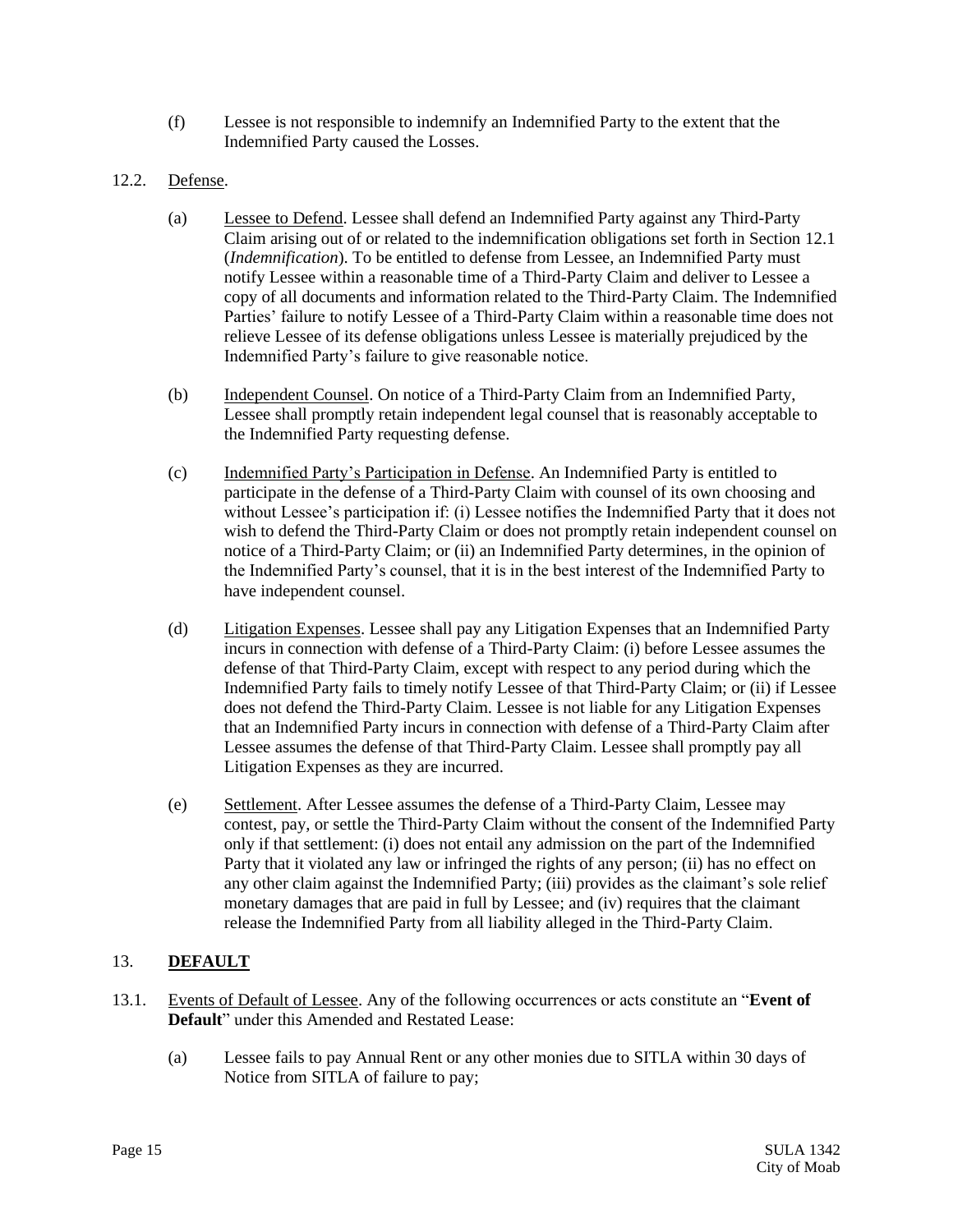- (b) Lessee fails to maintain insurance as required under Sectio[n 11](#page-12-0) (*Insurance*) or to provide evidence of insurance coverage within 30 days of SITLA's request;
- (c) Lessee fails to maintain an adequate Financial Guaranty as required under Section [7.6](#page-9-2) (*Financial Guaranty*) or provide evidence of such Financial Guaranty within 30 days of SITLA's request;
- (d) Lessee fails to commence reclamation of the Property at least three months prior to the end of the Term unless the parties are negotiating a renewal of this Amended and Restated Lease, or Lessee fails to complete reclamation of the Property by the end of the Term without executing a renewed lease;
- (e) Lessee fails to observe or perform any other material provision of this Amended and Restated Lease if such failure continues for 30 days after SITLA provides Lessee with notice of default, or if the cure requires a period longer than 30 days to complete, if Lessee fails to commence to effect the cure within such 30-day period and diligently pursue such cure thereafter;
- (f) (i) Lessee files a petition for bankruptcy, reorganization, or an arrangement pursuant to any federal or state bankruptcy law or any similar federal or state law, (ii) a creditor files any such petition against Lessee, (iii) Lessee makes an assignment for the benefit of creditors, (iv) Lessee admits in writing to its inability to pay its debts generally as they become due, (v) a petition or answer proposing the adjudication of Lessee as bankrupt or its reorganization pursuant to any federal or state bankruptcy law or any similar federal or state law is filed in any court and Lessee consents to or acquiesces in the filing thereof or such petition or answer is not discharged or denied within 60 days after the occurrence of any of the foregoing; or
- (g) a receiver, trustee or liquidator of Lessee or of all or substantially all of the assets of Lessee or of Lessee's leasehold interest in the Property is appointed in any proceeding brought by Lessee, or if any such receiver, trustee or liquidator is appointed in any proceeding brought against Lessee and is not discharged within 60 days after the occurrence thereof, or if Lessee consents to or acquiesce in such appointment.
- <span id="page-15-1"></span><span id="page-15-0"></span>13.2. Remedies. On occurrence of an Event of Default, SITLA has the following rights and remedies:
	- (a) Right to Terminate. SITLA may terminate this Amended and Restated Lease on Notice to Lessee. If SITLA terminates pursuant to this Section, it may require Lessee to conduct all reclamation required under Sectio[n 7.2\(a\)](#page-7-2) (*Reclamation and Abatement*) or SITLA may undertake the reclamation obligations, use the Financial Guaranty to cover the reclamation expenses, and charge Lessee for costs and expenses incurred by SITLA and not otherwise covered by the Financial Guaranty.
	- (b) Performance by SITLA. SITLA may, in its discretion, perform any necessary actions required to cure an Event of Default and charge Lessee all of its reasonable incurred costs and expenses.
	- (c) Right to Re-enter. If SITLA terminates this Amended and Restated Lease pursuant to paragrap[h 13.2\(a\)](#page-15-0) (*Right to Terminate*), SITLA may immediately re-enter and repossess the Property by summary proceedings, ejectment, or any other legal action or in any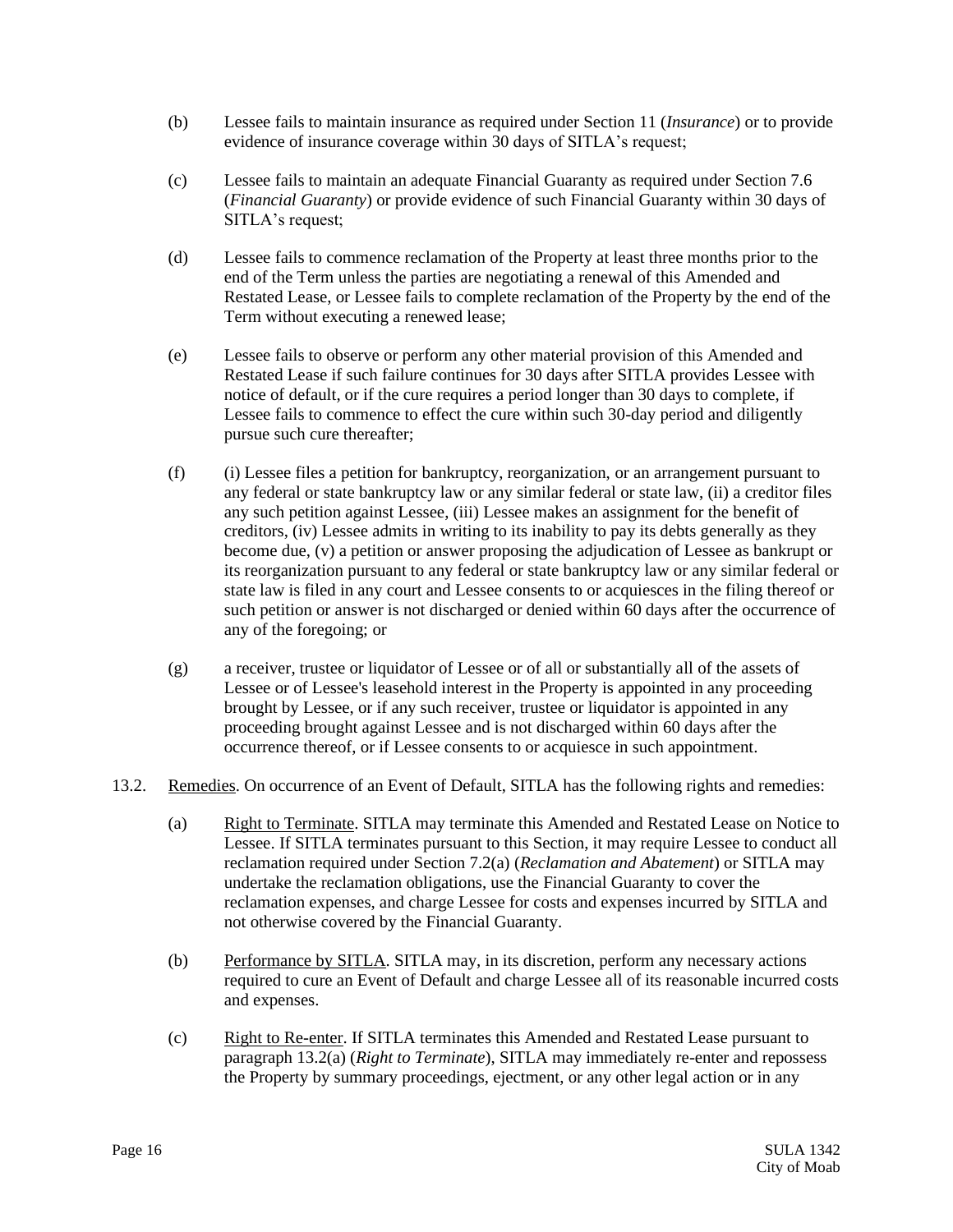lawful manner SITLA determines necessary or desirable and remove all persons, improvements, and other personal property from the Property.

- (d) Remedies Not Exclusive. The rights and remedies provided in this Section [13.2](#page-15-1) or otherwise in this Amended and Restated Lease are not exclusive of any other rights or remedies, and each and every right and remedy is cumulative and in addition to any other right or remedy given under this Amended and Restated Lease, or now or hereafter existing by law, in equity or by statute.
- <span id="page-16-0"></span>13.3. Damages. If SITLA exercises the remedies available to it pursuant to Section [13.2](#page-15-1) (*Remedies*), Lessee shall pay SITLA:
	- (a) All Annual Rent and other monies due under this Amended and Restated Lease up to the date of termination;
	- (b) All SITLA's costs incurred to exercise the remedies available to it under Sectio[n 13.2](#page-15-1) (*Remedies*); and
	- (c) two times the Annual Rent.
	- (d) Lessee shall pay the damages due under this Section [13.3](#page-16-0) within five days of receipt of the statement. The costs and expenses incurred by SITLA pursuant to this Section [13.3](#page-16-0) will bear interest at the Default Rate from the date they are incurred until paid in full.
- 13.4. SITLA Breach. If SITLA breaches any of its material obligations in this Amended and Restated Lease, Lessee shall send SITLA Notice of the default. If SITLA fails to cure the default within 30 days of Lessee's Notice, or if the cure requires a period longer than 30 days to complete and SITLA fails to commence to effect the cure within such 30-day period or diligently pursue such cure thereafter, Lessee may, as its sole and exclusive remedy, seek damages from SITLA by filing a judicial action in the appropriate venue, as set forth below. In seeking damages from SITLA, Lessee may recover its actual damages accruing from breach but may not offset or abate any sums due SITLA under this Amended and Restated Lease, and may not terminate this Amended and Restated Lease (except as otherwise provided in Sectio[n 14.2](#page-16-1) (*Lessee's Right to Terminate*).

## 14. **TERMINATION**

- 14.1. SITLA's Right to Terminate. SITLA may terminate this Amended and Restated Lease (subject to Lessee's right to cure), pursuant to Section [13.2\(a\)](#page-15-0) (*Right to Terminate*) by giving Notice of termination to Lessee. After the fifth anniversary of the Effective Date, SITLA may terminate this Amended and Restated Lease for any reason or no reason at all by giving Lessee one year's prior Notice of termination.
- <span id="page-16-1"></span>14.2. Lessee's Right to Terminate. Lessee may terminate this Amended and Restated Lease at any time by giving SITLA one year's prior Notice of termination.
- 14.3. Effect of Termination Notice. If either party gives the other party a termination Notice, then such Notice triggers Lessee's obligations to reclaim the Property pursuant to Section [7.2\(a\)](#page-7-2) (*Reclamation and Abatement*).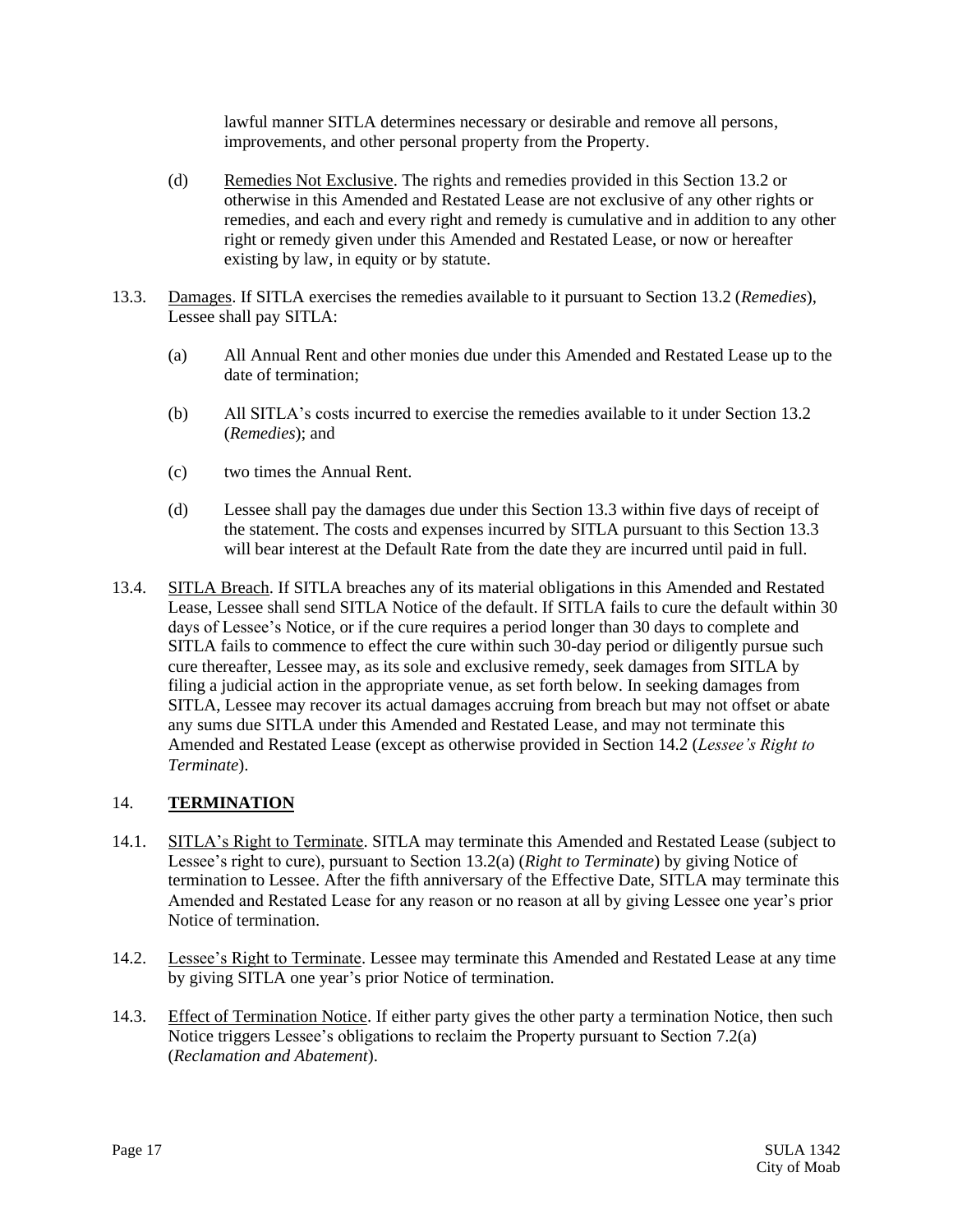- <span id="page-17-1"></span>14.4. Lessee's Obligations on Termination. On termination of this Amended and Restated Lease, Lessee has the following obligations:
	- (a) if termination occurs on an Event of Default, comply with paragraph [13.3](#page-16-0) (*Damages*);
	- (b) within 30 days of termination for reasons other than an Event of Default, pay SITLA all Annual Rent and other monies due under this Amended and Restated Lease up to the date of expiration or termination;
	- (c) on termination of this Amended and Restated Lease for any reason, Lessee shall immediately surrender peaceable possession of the Property in a good, clean, and usable condition; and
	- (d) within 30 days of termination for any reason or within five days after demand, Lessee shall execute, acknowledge and deliver to SITLA a quitclaim deed from Lessee to SITLA, or other document deemed necessary or desirable by SITLA to remove the cloud of this Amended and Restated Lease from title to the Property.
- 14.5. Effect of Termination. On termination of this Amended and Restated Lease, Lessee will have no more rights under this Amended and Restated Lease, other than to enter the Property to perform its obligations under Section [14.4](#page-17-1) (*Lessee's Obligations on Termination*). Lessee will remain liable for all outstanding obligations and liabilities until such obligations and liabilities are complete.
- 14.6. Waste Certification. Lessee shall provide upon any transfer of operation, assignment of rights, permanent cessation of operations, or lease termination, certification to SITLA that, based upon a complete search of all the Lessee's records for this Amended and Restated Lease, and upon its knowledge of past operations, there have been no reportable quantities of hazardous substances as defined in 40 Code of Federal Regulations § 302.4, or used oil as defined in Utah Administrative Code R315-15, discharged (as defined at 33 U.S.C.  $\S$ 1321(a)(2)), deposited or released within the Property, either on the surface or underground, and that all remedial actions necessary have been taken to protect human health and the environment with respect to such substances. Lessee shall additionally provide to SITLA a complete list of all hazardous substances, hazardous materials, and their respective Chemical Abstracts Service Registry Numbers, used or stored on, or delivered to, the Property. Such disclosure will be in addition to any other disclosure required by law or agreement.
- <span id="page-17-0"></span>14.7. Force Majeure. The term "**Force Majeure**" means causes or events such as an act of God, act of civil or military authority, fire, epidemic, flood, earthquake, riot, war, terrorism, sabotage, or other similar cause or event not within such party's reasonable control, but not including generalized economic conditions, recession, or depression. If either party, without fault or negligence by such party, is unable due to an event of Force Majeure, to perform any obligation under this Amended and Restated Lease, other than Lessee's obligation to pay Annual Rent or other monies due under this Amended and Restated Lease, including late fees, then such party shall promptly give Notice to the other party of the Force Majeure event. The Notice of Force Majeure must set forth the particular nature and circumstances of the Force Majeure, the expected effect of the Force Majeure on the party's performance under this Amended and Restated Lease, and the expected date the party will resume performance. As of the date of the event of Force Majeure, the party asserting Force Majeure is excused from performing any obligation that the party is unable to perform due to the Force Majeure event for as long as the event of Force Majeure continues, and such party is relieved of liability for its failure to perform the excused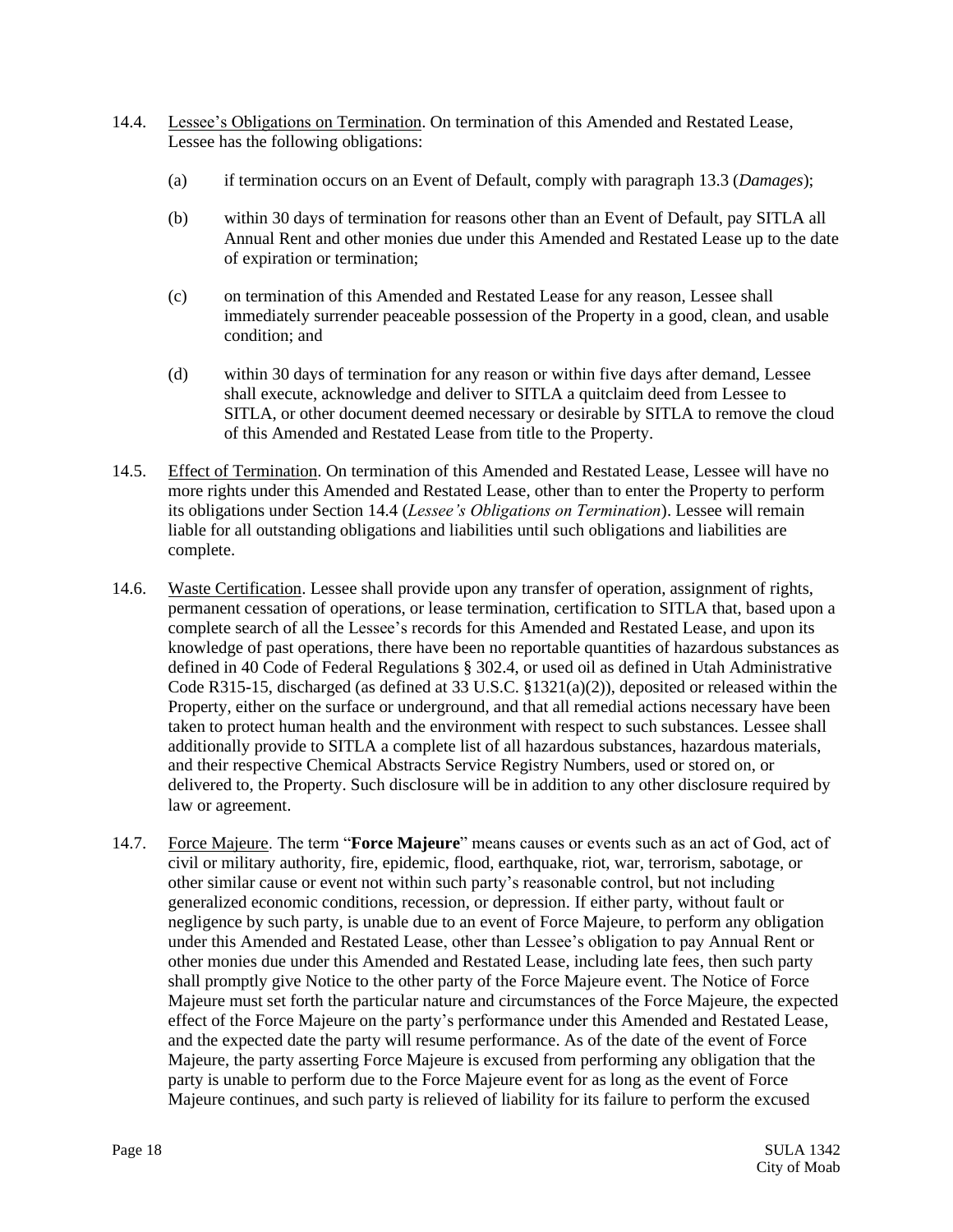obligations during the Force Majeure period. The party asserting an inability to perform shall use best efforts to correct such inability and to resume promptly its performance as required under this Amended and Restated Lease. The party asserting Force Majeure shall send the other party Notice when the event of Force Majeure has ended.

# 15. **CONDEMNATION**

<span id="page-18-0"></span>15.1. Eminent Domain; Cancellation. If the Property is taken in whole by any entity with the power of eminent domain, excluding SITLA, (a "**Condemning Authority**") or if the Property is conveyed to a Condemning Authority by a negotiated sale in lieu of condemnation, Lessee may terminate this Amended and Restated Lease by giving SITLA Notice of termination. If Lessee terminates this Amended and Restated Lease pursuant to this Section [15.1,](#page-18-0) SITLA shall refund to Lessee, on a pro rata basis, any Annual Rent prepaid beyond the date of termination.

### 15.2. Partial Taking.

- (a) If part of the Property is taken by or conveyed to a Condemning Authority and the partial taking or conveyance does not substantially interfere with Lessee's use of the Property, this Amended and Restated Lease does not terminate and SITLA shall adjust rents and other monies owed, as appropriate, to reflect the remaining leased portion of the Property.
- <span id="page-18-2"></span>(b) If part of the Property is taken by or conveyed to a Condemning Authority and the partial taking or conveyance substantially interferes with Lessee's use of the Property, Lessee may terminate this Amended and Restated Lease as of the date of condemnation or sale by giving SITLA Notice of termination. If Lessee terminates this Amended and Restated Lease pursuant to this Sectio[n 15.2\(b\),](#page-18-2) SITLA shall refund to Lessee, on a pro rata basis, any rent prepaid beyond the date of termination.
- 15.3. Basis of Awards. Lessee hereby disclaims and waives all interest it may have in any award by the Condemning Authority for condemnation or conveyance of all or part of the Property. Lessee may seek recovery from the Condemning Authority for condemnation by or conveyance to the Condemning Authority of its leasehold interest and all improvements located on the Property.

## 16. **GENERAL PROVISIONS**

- <span id="page-18-1"></span>16.1. Amends and Restates Original Lease. This Amended and Restated Lease amends and restates the Original Lease in its entirety and all provisions that conflict with or are in addition to the terms of the Original Lease are effective as of the Effective Date and will continue for the remainder of the Term.
- 16.2. Notices. The parties shall send all notices, communications, and payments ("**Notice**s") in writing and addressed as follows:

## If to SITLA:

School and Institutional Trust Lands Administration Attn: Assistant Director Surface 675 East 500 South, Suite 500 Salt Lake City UT 84102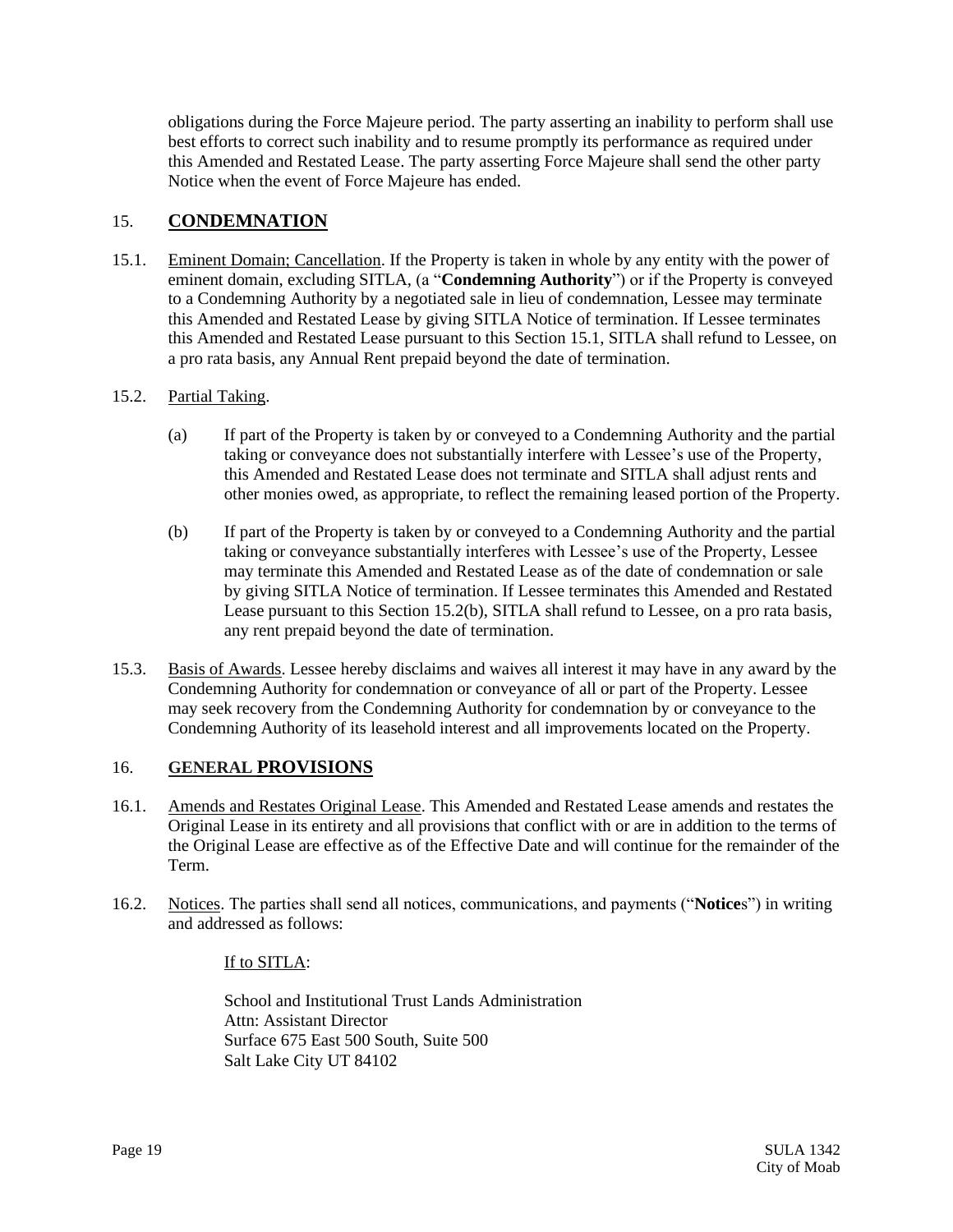If to Lessee:

City of Moab Attn: City Manager 217 E. Center Street Moab, Utah 84532

The parties shall give all Notices by (a) personal delivery, (b) deposit in the United States mail, certified mail, return receipt requested, postage prepaid, or (c) overnight express delivery service, addressed or transmitted to SITLA and Lessee at the above addresses, or to such other addresses as either party may designate to the other in a writing delivered in accordance with the provisions of this Section. All notices will be deemed delivered and effective on the date the notice is actually received, if notice is given by personal delivery or overnight express delivery service, or on the third day after mailing if notice is sent through the United States mail.

- 16.3. Lessee Liable for Actions of Representatives. Whenever this Amended and Restated Lease imposes obligations or liabilities on Lessee, those obligations and liabilities apply to actions or inactions of Lessee's officers, agents, employees, sublessees, assignees, contractors, subcontractors, invitees, and concessionaires. Lessee hereby assumes all liability arising from the actions or inactions of Lessee's officers, directors, owners, agents, employees, sublessees, assignees, contractors, subcontractors, invitees, and concessionaires on the Property or pursuant to this Amended and Restated Lease.
- 16.4. Survival. The following Sections survive termination of this Amended and Restated Lease: Sections [3.2](#page-4-2) (*Holding Over*), [7.2](#page-7-3) (*Reclamation Obligations*)*,* [10](#page-12-1) (*Water Rights*)*, [11](#page-12-0)* (*Insurance*), [12](#page-13-1) (*Indemnification and Defense*)[, 13.2](#page-15-1) (*Remedies*)[, 13.3](#page-16-0) (*Damages*), [16.1](#page-18-1) (*Notices*), [16.10](#page-20-0) (*Governing Law*).
- 16.5. Waiver of Breach. A party's waiver of a breach of any provisions of this Amended and Restated Lease does not constitute a waiver of any preceding or succeeding breach of the same or any other provision of this Amended and Restated Lease. SITLA's acceptance of any money from Lessee during any period of time in which Lessee is in default in any respect other than payment of such money, does not constitute a waiver of such default.
- 16.6. No Third-Party Beneficiary. There are no third-party beneficiaries to this Amended and Restated Lease.
- 16.7. Severability. If a court of competent jurisdiction finds any provision of this Amended and Restated Lease invalid, such determination will not affect the validity of any other provision of this Amended and Restated Lease.
- 16.8. Construction. The titles following the number of each Section are used for convenience only and do not affect the interpretation or construction of such provisions. The parties acknowledge that each party and its counsel have reviewed and revised this Amended and Restated Lease. This Amended and Restated Lease must not be construed for or against SITLA or Lessee.
- 16.9. Successors. Subject to the restrictions in Sectio[n 9](#page-11-0) (*Assignment and Subletting*), this Amended and Restated Lease constitutes a covenant running with the land and is binding on and inures to the benefit of the successors and assigns of SITLA and Lessee.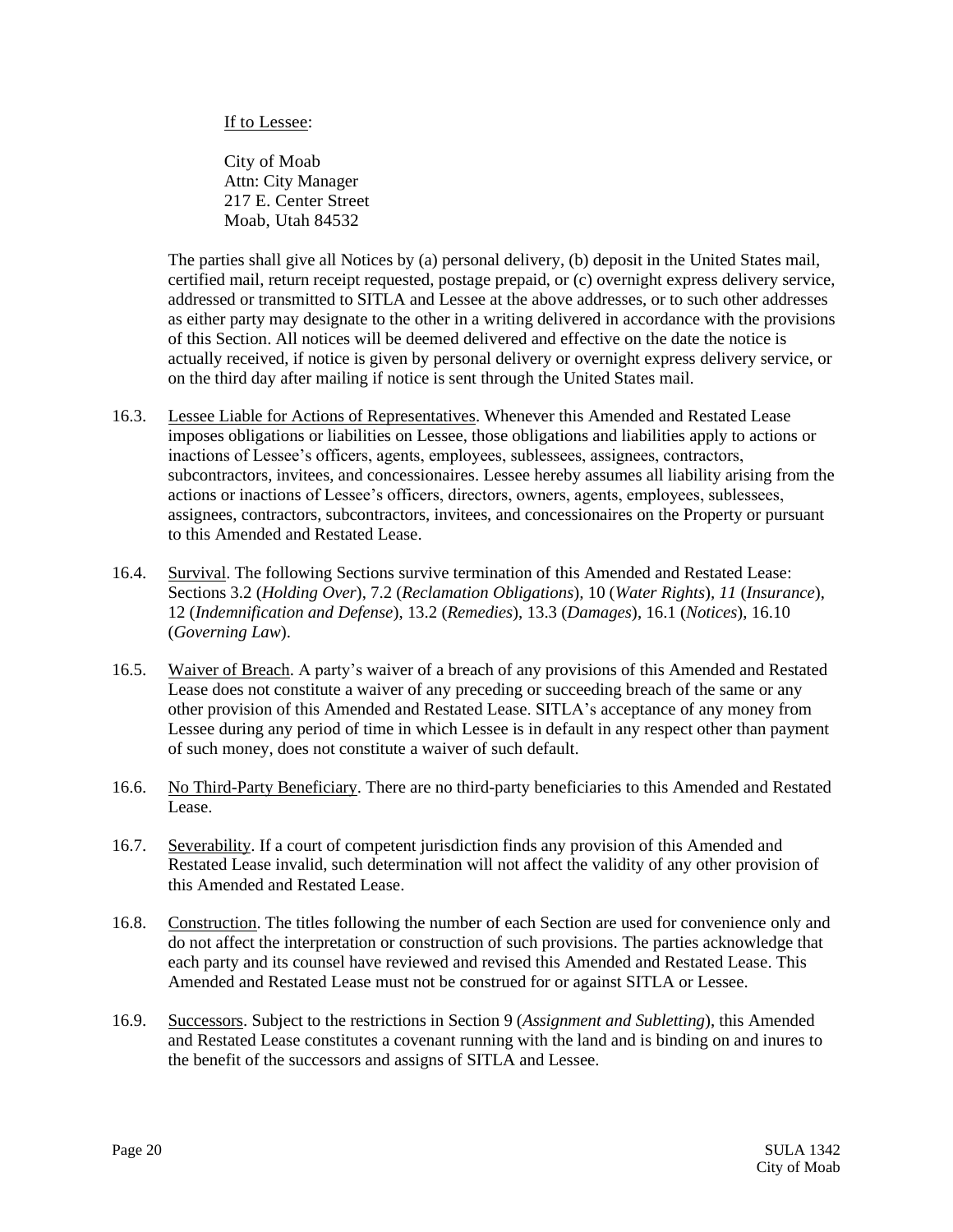- <span id="page-20-0"></span>16.10. Governing Law; Venue; Governmental Immunity. This Amended and Restated Lease is governed by the laws of the State of Utah without regard to its choice or conflicts of laws principles that may refer the interpretation of this Amended and Restated Lease to the laws of another jurisdiction. SITLA and Lessee agree that all disputes arising out of this Amended and Restated Lease may only be litigated in the Third Judicial District Court for Salt Lake County, Utah, and Lessee hereby consents to the jurisdiction of such court. Lessee may not bring any action against SITLA without exhaustion of available administrative remedies and compliance with applicable requirements of the Utah Governmental Immunity Act. By executing this Lease, neither SITLA nor Lessee waive, limit, or modify any sovereign immunity from suit except as specifically provided herein.
- 16.11. Broker's Commission. Lessee and SITLA represent and warrant to each other that there are no claims for brokerage commissions or finder's fees in connection with this Amended and Restated Lease.
- 16.12. Time is of the Essence. Time is of the essence of this Amended and Restated Lease and in the performance of all of the covenants and conditions.
- 16.13. Relationship of the Parties. The relationship of the parties is that of lessor and lessee, and SITLA is not in any way, or for any purpose, a partner or joint venturer of Lessee and neither party owes fiduciary duties to the other.
- 16.14. Time Periods. If the time for the performance of any obligation or the taking of any action under this Agreements expires on a Saturday, Sunday or legal holiday, the time for performance or taking such action shall be extended to the next succeeding day that is not a Saturday, Sunday or legal holiday.
- 16.15. Tax and Zoning Immunity. SITLA does not intend by any provision of this Amended and Restated Lease to waive any applicable laws providing tax and zoning immunity to state property or any interest therein or income therefrom.
- 16.16. Entire Agreement. This Amended and Restated Lease sets forth all the promises, inducements, agreements, conditions, and understandings between SITLA and Lessee relative to the Property, and there are no promises, agreements, conditions, or understandings, either oral or written, express or implied, between them other than are set forth therein. No subsequent alteration, amendment, change, or addition to this Amended and Restated Lease are binding upon SITLA or Lessee unless in writing and signed by each of them.
- 16.17. Counterparts and Electronic Signatures. The parties may execute this Amended and Restated Lease in counterparts, each of which when taken together will be deemed one and the same document. The parties may execute this Amended and Restated Lease by exchange of electronic signatures and such electronic signatures are enforceable against the signing party. The parties agree that an electronic version of this Amended and Restated Lease, as amended, has the same legal effect and/or enforceability as a paper version as per Utah Code Ann. § 46-4-201.

[Signature page follows]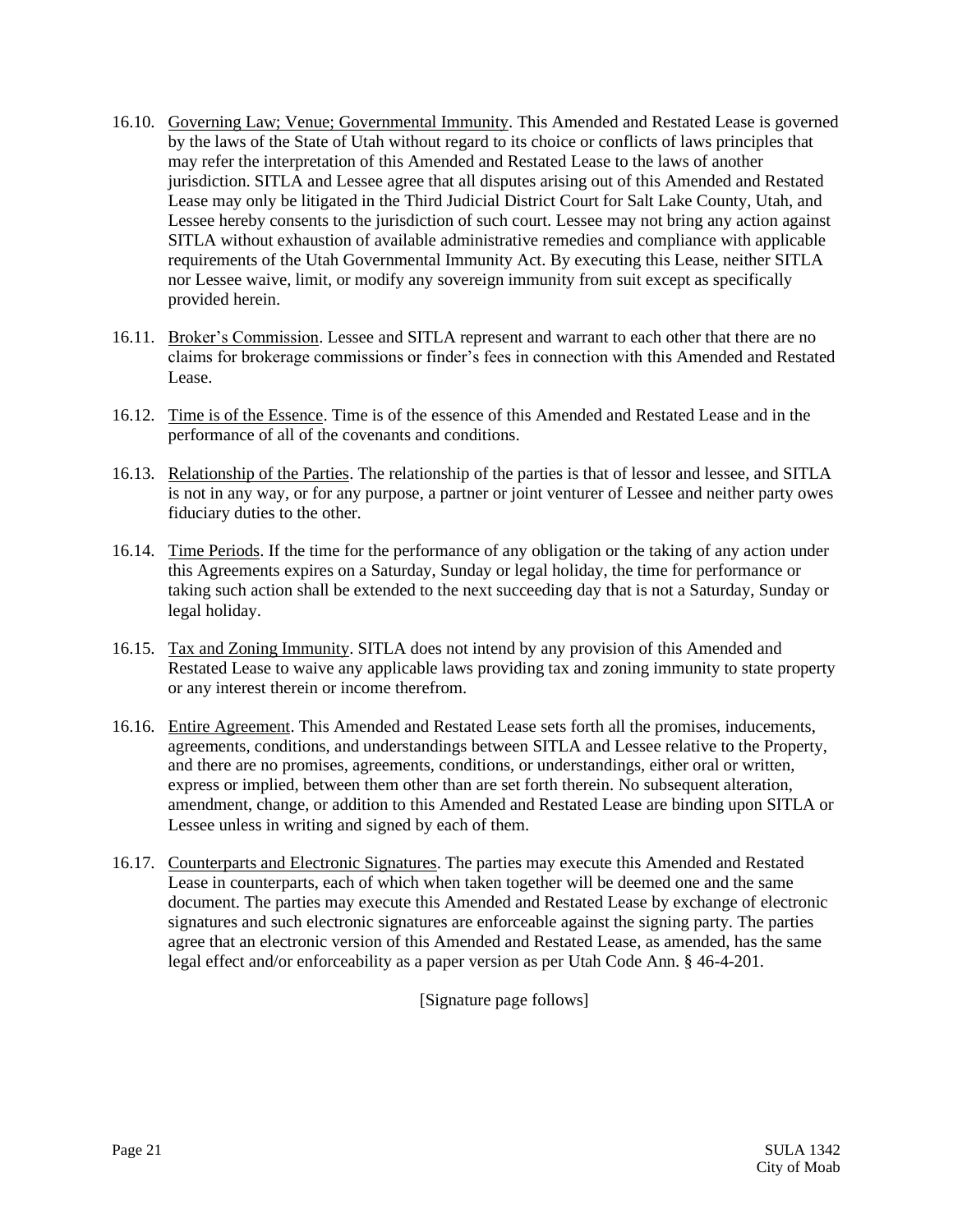The parties have executed this Amended and Restated Lease on the dates indicated below.

# **CITY OF MOAB**

## **STATE OF UTAH, SCHOOL AND INSTITUTIONAL TRUST LANDS ADMINISTRATION**

| By: Joette Langianese<br>Its: Mayor                          | By: $\qquad \qquad$<br>Its: $\qquad \qquad$               |
|--------------------------------------------------------------|-----------------------------------------------------------|
|                                                              |                                                           |
| Attest:                                                      | Approved as to form:<br>Sean D. Reyes, Attorney General   |
| $\mathbf{By:}\_\_\_\_\_\_\$<br>Sommar Johnson, City Recorder |                                                           |
|                                                              | By: $\qquad \qquad$<br>Special Assistant Attorney General |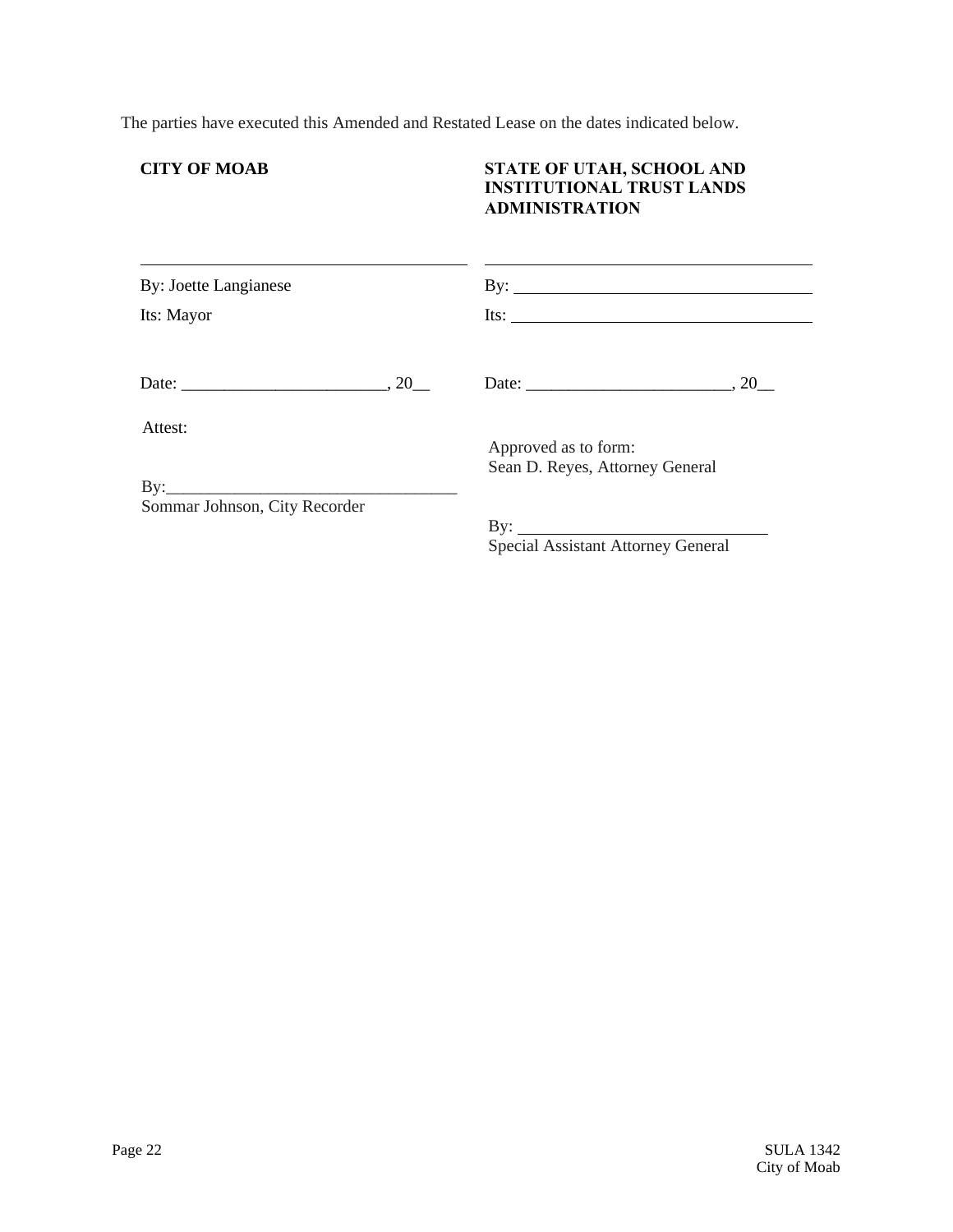## **EXHIBIT A TO SPECIAL USE LEASE AGREEMENT NO. 1342**

## **LEGAL DESCRIPTION OF THE PROPERTY**

The Property is located in Grand County, Utah and is within Township 26 South, Range 22 East, Section 34, SLB&M and described as follows:

Commencing at the East ¼ corner of Section 34, T26S, R22E, SLB&M, from which the Northeast corner of said Section 34 bears N0°01'15"W 2643.93 ft., and proceeding thence S40°31'14"W 1311.99 ft. to a corner and the true Point of Beginning, thence S37°08'09"W 305.83 ft. to a corner, thence N64°59'58"W 294.83 ft. to a corner, thence N29°20'37"E 298.78 ft. to a corner, thence S65°10'58"E 336.50 ft. to the true Point of Beginning and containing 2.16 acres, more or less.